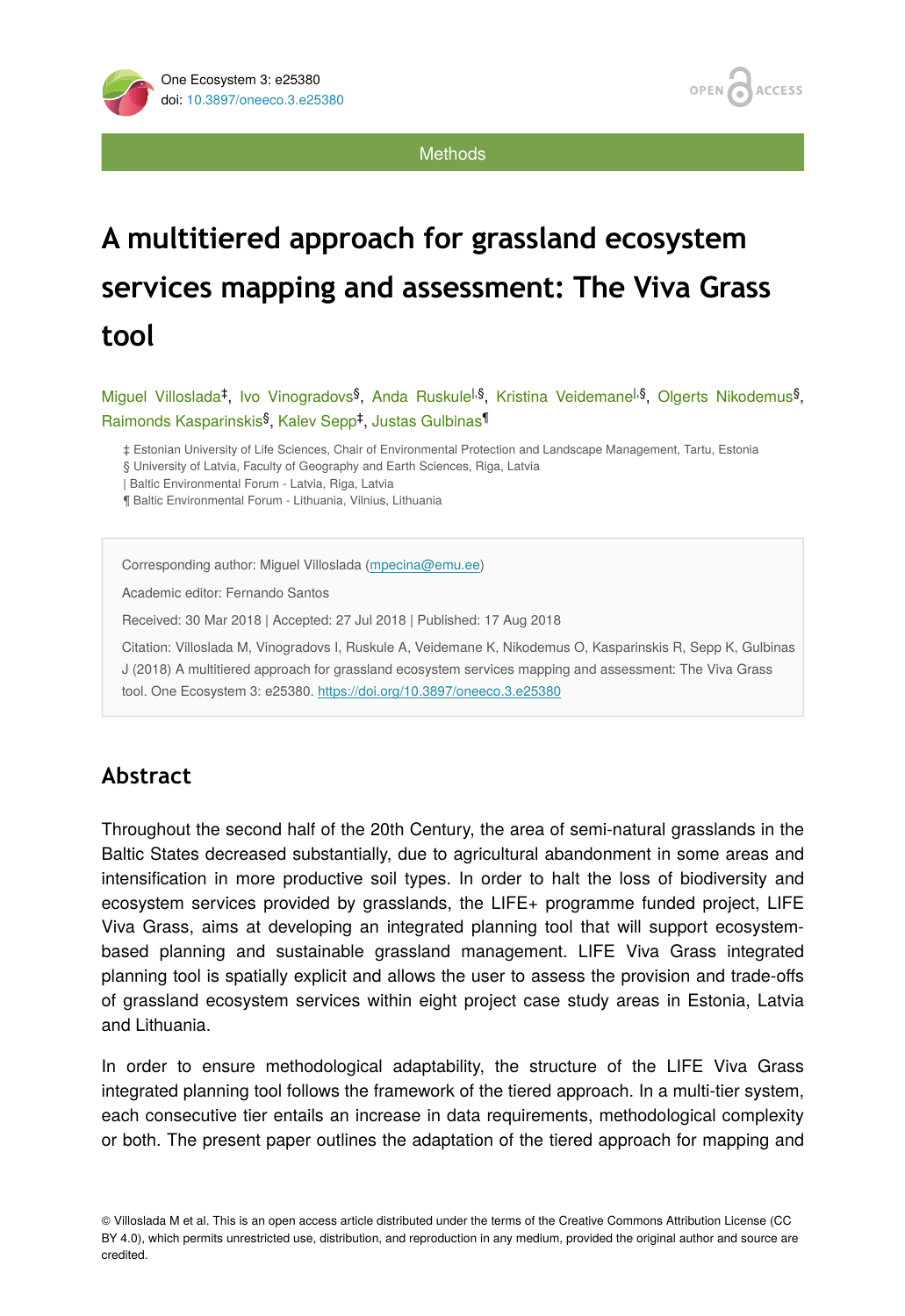assessing ecosystem services provided by grasslands in the Baltic States. The first tier corresponds to a deliberative decision process: The matrix approach is used to assess the potential supply of grassland ecosystem services based on expert estimations. Expert values are subsequently transferred to grassland units and therefore made spatially explicit. The data collected in the first tier was further enhanced through a Principal Components Analysis (PCA) in order to explore ES bundles in tier 2. In the third tier, Multi-Criteria Decision Analysis is used to target specific policy questions.

## **Keywords**

Ecosystem services, grasslands, tiered approach, integrated planning

## **Introduction**

Semi-natural grasslands represent complex ecosystems that provide a variety of different ecosystem functions and services, essential for maintenance of biodiversity as well as for survival and well-being of human society (Bullock et al. 2011). According to the ecosystem services (ES) categories defined by the Millennium Ecosystem Assessment (Sarukhan et al. 2005) and TEEB - The Economics of Ecosystems and Biodiversity (TEEB 2010), grasslands contribute to provisioning services – e.g. hay for animal feeding, biomass for energy production, herbs for medical treatment, genetic resources; regulating services – e.g. water regulation, soil retention, nutrient regulation, pollination; cultural services – rural and urban landscape and its aesthetic qualities and cultural heritage, providing the basis for recreation and tourism, as well as quality of life for living in that area; and supporting services – biomass production, nutrient cycling and soil formation amongst others. Loss of grassland biodiversity leads to degradation or even destruction of the ecosystem functions and services, which would require substantial financial investments to maintain or provide these services artificially.

In the Baltic States, as in many parts of Europe, rural areas are undergoing the process of marginalisation and related social and economic decline, that is resulting in depopulation, departure from the labour force and consequent abandonment of grasslands (Järv et al. 2016; Kliimask et al. 2015; Nikodemus et al. 2005; Ruskule et al. 2013; Strijker 2005). In addition, the former rural lifestyle and traditional farming practices for maintaining high ecological value grasslands are vanishing (Antrop 2005; Ruskule et al. 2013). Due to the depopulation of rural areas as well as lack of economic motivation for the maintenance of grasslands, they are often transformed into forests or intensive agricultural lands (Vanwambeke et al. 2012). With the accession to the EU and the availability of agricultural subsidies, the share of managed agricultural land has increased (Nikodemus et al. 2010). However, this has not prevented the decline of the semi-natural grasslands area, since the subsidies, in general, provide more favourable conditions for the promotion of intensive farming practices and agriculture production (Vinogradovs et al. 2016) rather than maintaining semi-natural grassland habitats (Halada et al. 2017, Zariņa et al. 2017). The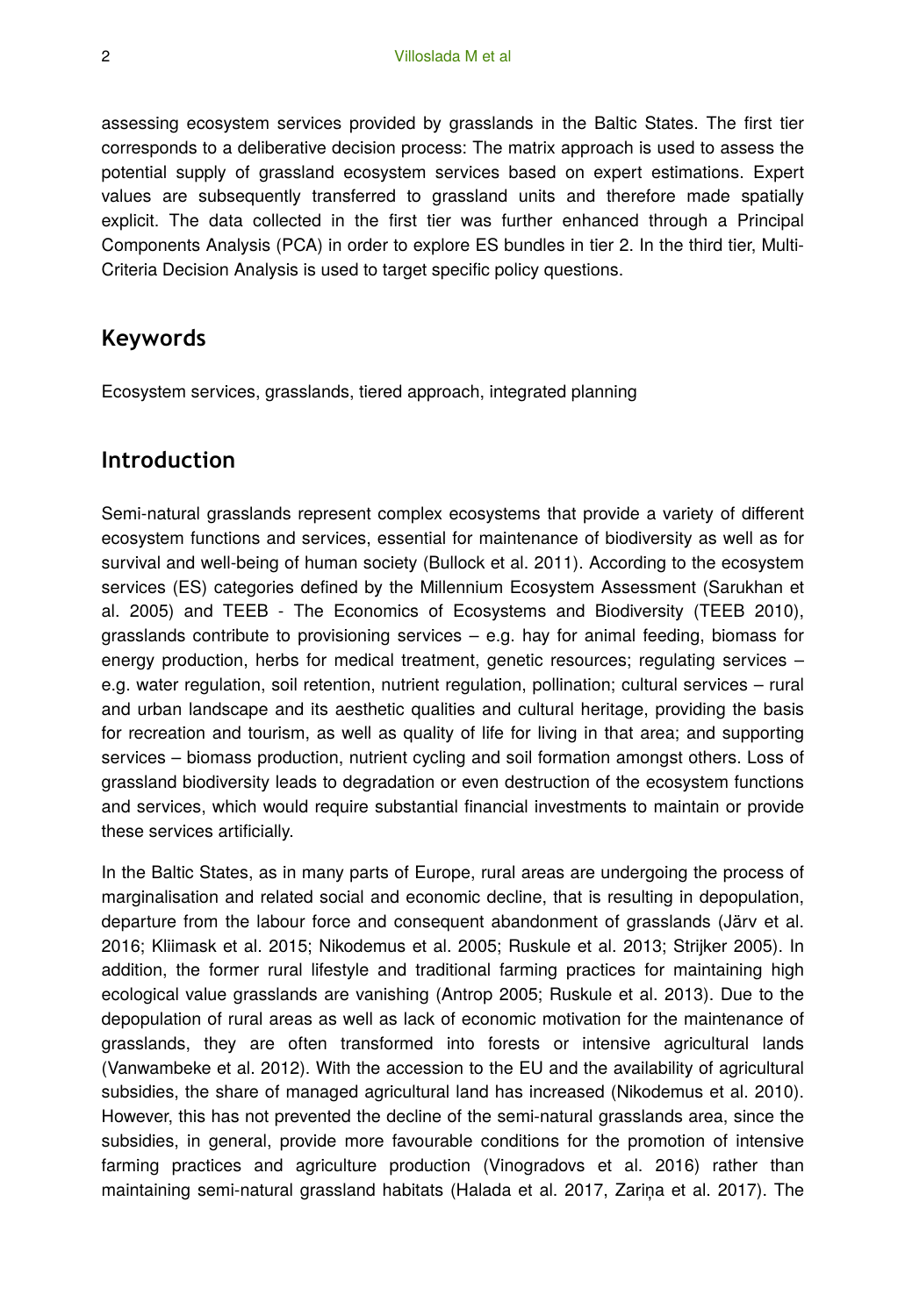unfavourable conservation status of the semi-natural habitats in the Baltic States has also been proven by the recent reporting of the Member States to European Commission under Article 17 requirements of the Habitats Directive (European Commission 2015).

The EU Common Agricultural Policy (CAP) is recognised as a major driver of agricultural land use, influencing rural development, landscape change as well as determining the grassland management practices (Lüker-Jans et al. 2016; Strijker 2005). This is also the case in the Baltic States, where the EU and national agriculture policies, along with nature conservation and, to some extent, the climate change mitigation and energy efficiency policy, promoting the use of biomass as a renewable energy source, were identified as the most important influencing factors on grassland management and thus impacting the status of grassland ecosystems and services they provide (Ruskule et al. 2015). The protection of semi-natural grasslands is indirectly set as one of the environmental objectives of the CAP and is supported through the Rural Development Programmes (RDP) by the agro-environmental measures, targeted to maintain grasslands and related biodiversity by "restoring, preserving and enhancing ecosystems related to agriculture". However, due to insufficient coordination between agriculture and nature conservation authorities, the environmental ambitions of the RDPs measures in the Baltic States are rather low (Ruskule et al. 2015). Additionally, the inconsistencies amongst the policy targets of different sectors lead to conflicts in land use and a decrease of semi-natural grassland area and quality (Rūsiņa 2017). This calls for a more integrated approach to policy-making and land use governance, which would address the trade-offs between different policy objective and management practices. The concept of ES can contribute to balanced and integrative resource management by facilitating cross-scale and crosssectoral planning (Fürst et al. 2017).

The project "Integrated planning tool to ensure viability of grasslands – LIFE Viva Grass" aims to support the maintenance of biodiversity and ES provided by grasslands, through encouraging ecosystem-based planning and economically viable grassland management. The major task of the project is implementing the aims and objectives through an Integrated Planning Tool (hereinafter the Viva Grass tool) that will help to make decisions for sustainable grassland management by strengthening linkages between social, economic, environmental, agricultural fields and policies, emphasising the ES approach. The Viva Grass tool, developed within the project, provides spatially explicit decision support for landscape and spatial planning that sustains biodiversity, fortifies the provision of ES in agroecosystems, aims to prevent loss of High Nature Value Grasslands and increases the efficiency of semi-natural grassland management. The tool is integrated into an online GIS working environment which allows users to assess the provision and tradeoffs of grassland ES in user-defined areas. The tool is divided into two sections: a general information platform freely available for the general public and a planning-orientated platform available only for registered users. LIFE Viva Grass encompasses nine case study areas (two farms, four municipalities, two protected areas and one county) across the three Baltic States (Estonia, Latvia and Lithuania).

Recent literature shows a wide array of integrated modelling systems aimed at supporting environmental decision-making, with an increased integration of the ES framework (Grêt-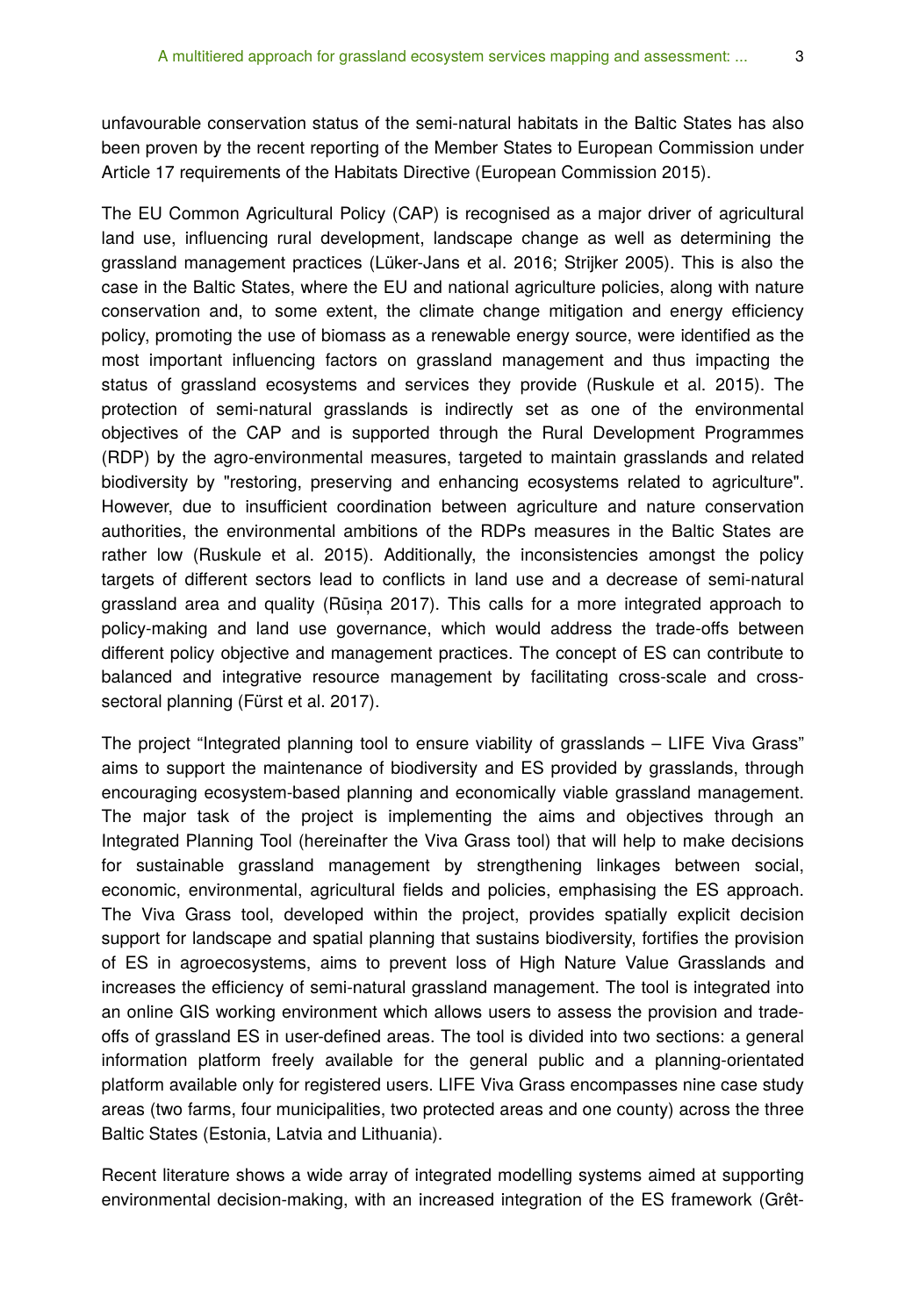Regamey et al. 2017; Jakeman et al. 2011). Malinga et al. (2015) show that the ES concept is best implemented into decision-making when the scale of assessment is local or regional, although the implementation of the concept has generally focused on a narrow selection of ES at those scales. Moreover, most of the approaches are mono-disciplinary, using either biophysical, social or economic valuations (Schägner et al. 2013). These shortcomings may be due to the difficulties of integrating multiple ES and multiple disciplines into easily manageable modelling systems. The Viva Grass tool is structured as a tiered system that provides methodological adaptability and helps overcome the aforementioned problems. As defined by Grêt-Regamey et al. 2015, each consecutive tier entails an increase in data requirements, methodological complexity or both.

The aim of this paper is to describe a methodology for the adaptation of the tiered approach to map and assess the supply of ES by grassland in the Baltic States. Furthermore, the paper outlines the implementation of the tiered approach into an integrated planning tool aimed at informing and supporting decisions related to sustainable grassland management. Beyond the methodological description, the advantages and shortcomings of such an approach are discussed.

## **Methods**

#### **Data availability: Towards a typology for grassland ES assessment**

The spatial scale of the project posed a challenge in terms of data availability and data homogenisation. European-scale maps such as CORINE land cover (Soukup et al. 2016) do not offer the level of spatial and thematic detail required to link, in a spatially explicit way, grassland classes with the ES they provide. On the other hand, the basic national LULC maps differ substantially from one country to the other in terms of their thematic scales. A key requirement of the study was to develop an ES mapping and assessment based on a common classification of grassland types. A transnational basemap allows for comparisons between countries and the development of a shared methodology.

The potential delivery of ES is determined by the interaction of natural capital attributes, comprising both biotic and abiotic component and human inputs and management strategies (Smith et al. 2017). Based on these notions, the grassland classes that constitute the Viva Grass basemap were defined according to two main factors:

*1. The underlying natural conditions*: Two factors were selected as descriptors of the environmental conditions that underpin the provision of ES in the grasslands of the Baltic States: Land quality and slope. The concept of land quality is an integrated evaluation of fertility of soils used in the Baltic States' land evaluation systems and is composed of several factors, e.g. soil texture, soil type, topography, stoniness and level of cultivation (pH, A horizon dip, amount of organic matter). Land quality is expressed in points per hectare with 100 points being maximum (Boruks 2001; Vinogradovs et al. 2018). The land quality layer was divided into three classes: (1) less than 25 points, (2) 26-50 points, (3)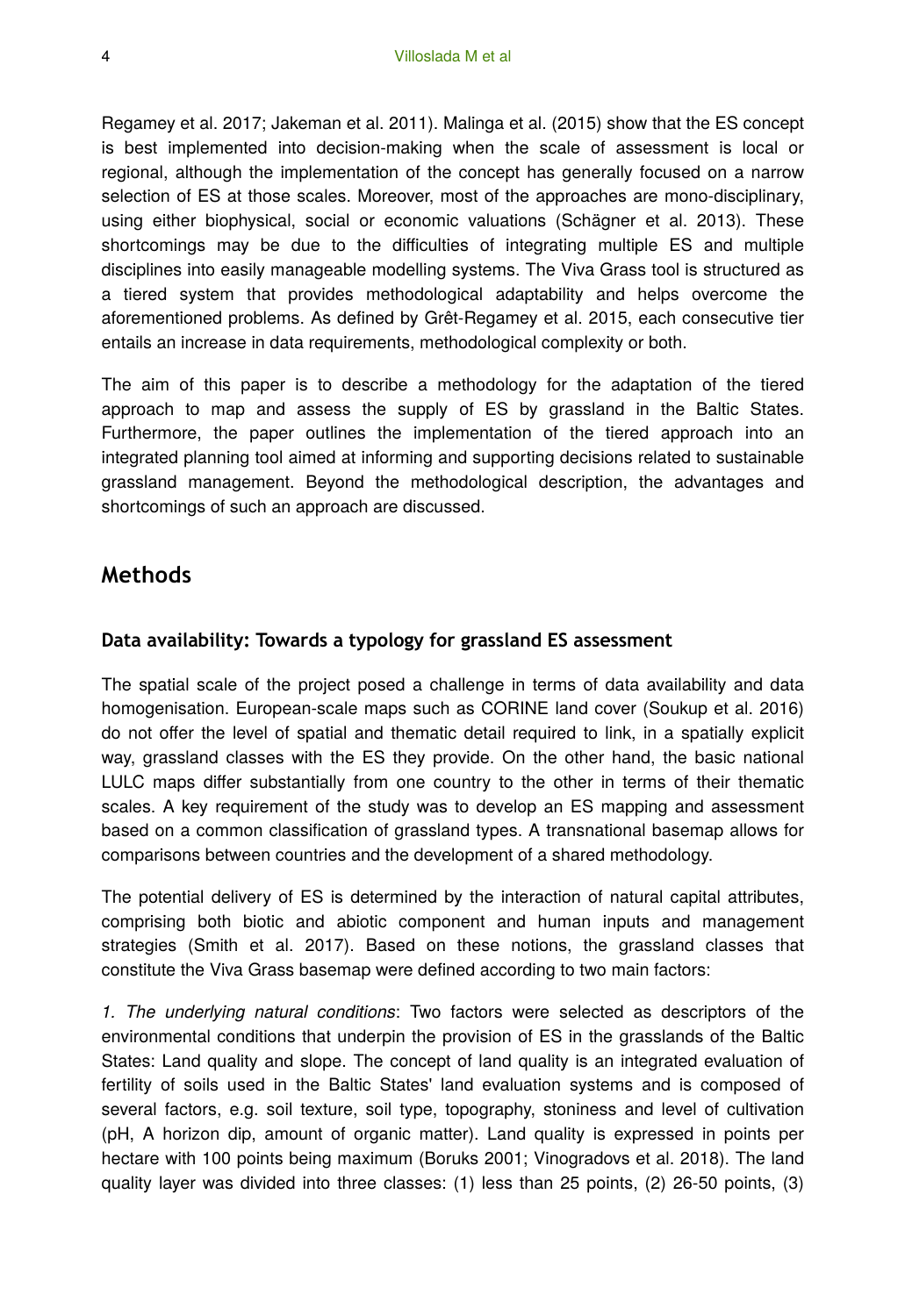above 50 points; additionally, hydromorphic soils (organogenic deposits) were extracted to create class 4. Soils have previously been identified as a crucial component of ES delivery (Greiner et al. 2017). Moreover, soil structure has been repeatedly used as an indicator of soil functions (Rabot et al. 2018). Low quality soils (1) are associated with poor soils with sandy soil texture, high risk of erosion, low capacity of nutrients supply and exchangeable elements and biological activity and very low estimated yields. Medium land quality soils (2) are associated with loamy sand soil texture, relatively low organic matter, low fertility, moderate capacity to accumulate nutrients and exchangeable elements. High land quality soils (3) are associated with loam and clay soil texture, moderate soil fertility, a high percentage of organic matter and capacity to accumulate nutrients and exchangeable elements. Hydromorphic soils are soils developed on organogenic deposits, characterised by various soil fertility and a relatively high rate of biological activity (Dube et al. 2001; Keesstra et al. 2012; Shaheen et al. 2013).

The slope has little or no direct influence on the yield of crops, but steeper slopes are associated with shallower soils with less water retention capacity due to gravity and with a higher risk for soil erosion (Van Orshoven et al. 2012), thus impacting ES supply potential. The slope layer was subdivided into three categories according to the gradient of steepness:

- 1. plain surface  $(0^{\circ} 4^{\circ})$ ,
- 2. gentle steepness  $(5^{\circ} 10^{\circ})$  and
- 3. steep slope  $($ >10 $^{\circ}$ ).

The categories were created during expert assessment and designated as erosion potentiality where: the first category represented no soil erosion, second category – minimal soil erosion and third category - noteworthy soil erosion potential. The slope dataset was generated from DEMs (10 m cell) (Fig. 1).

| Layers                                              | Source                                      |                            |  |
|-----------------------------------------------------|---------------------------------------------|----------------------------|--|
| Grasslands' spatial<br>configuration and boundaries | Land Parcel Identification<br>System (LPIS) | Definition of<br>SPAs      |  |
| Management regime                                   | LPIS                                        | Definition of<br>grassland |  |
| Land quality                                        | National Soil Maps (1:10000)                | classes                    |  |
| Slope                                               | <b>DEM</b> (National Land Boards)           |                            |  |
| Map algebra, GIS processing                         |                                             |                            |  |
| Viva Grass basemap                                  |                                             |                            |  |
|                                                     |                                             |                            |  |

## Figure 1.

LIFE Viva Grass basemap workflow.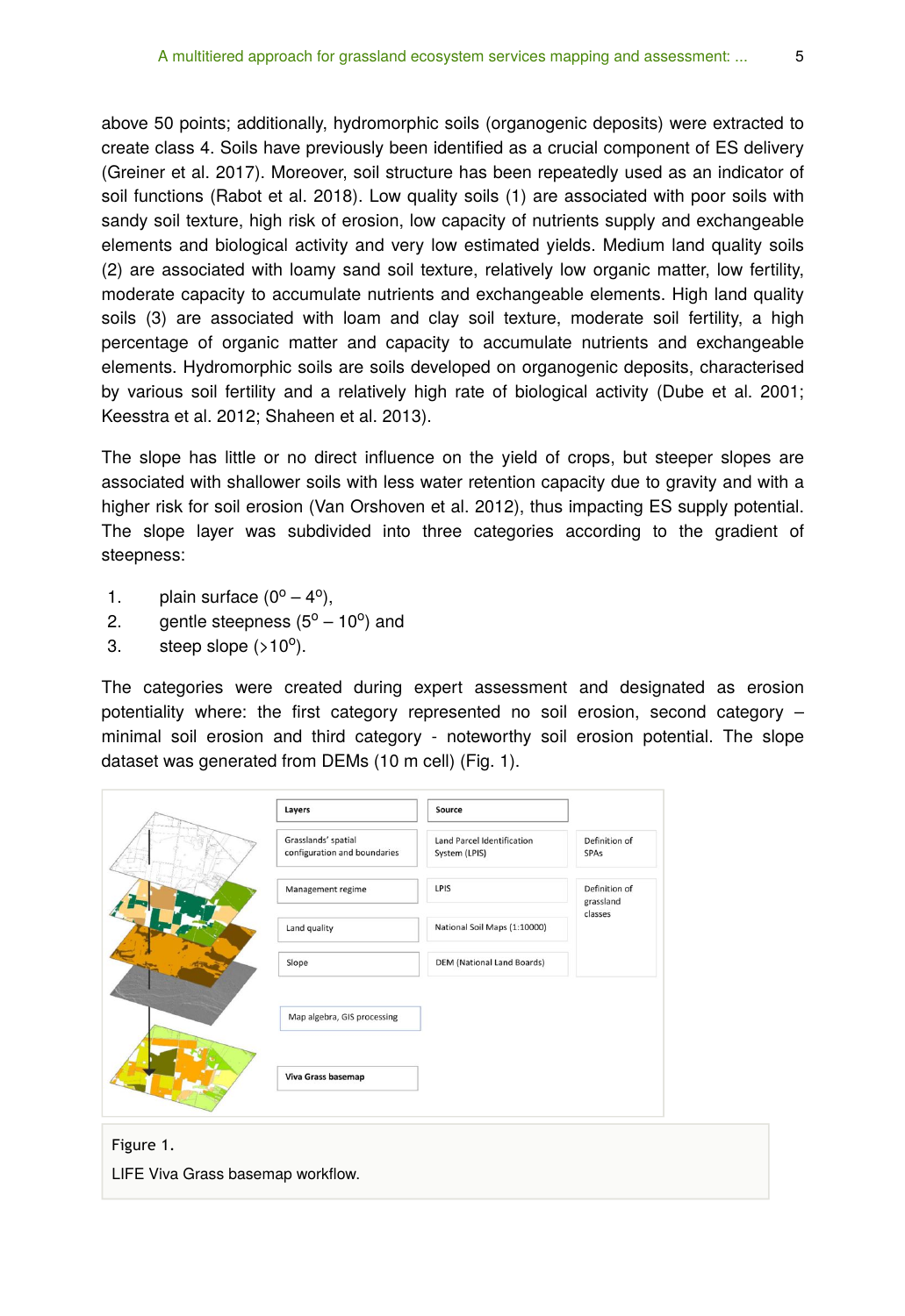*2. The management regime of the grasslands*: Three types of grassland management regimes and one type of cropland were considered in the analysis as the foundation for creating the ES supply potential basemap, namely: cultivated, permanent, semi-natural grasslands and arable/cropland. One of the main driving factors for different supply potential of ES in grasslands is the intensity of management or level of interference in topsoil. Cultivated grasslands are seeded (often a monoculture – *Festuca sp., Phleum sp., Dactylis sp.*) and ploughed, usually included in crop rotation and less than five years of age. Cutting of grass is undertaken several (up to four) times a season. Fertilisation is also a common practice to maintain high yields. Cultivated grasslands are associated with intensive farming systems. Permanent grasslands are generally defined as land used to grow grasses naturally or through cultivation which is older than five years. This type of grasslands is rarely seeded, contain both natural vegetation and cultivated species. Permanent grasslands are excluded from crop rotation, mostly used as hay fields and cut not more than two times a season or used as pastures. Permanent grasslands are associated with low input farming systems. Semi-natural grasslands are the result of decades or centuries of low-intensity management and are currently not seeded or ploughed. Semi-natural grasslands contain high levels of biodiversity (Bullock et al. 2011; Dengler and Rūsina 2012) and are used as low-intensity pastures or hay fields (one late cut per season) or solely managed to receive agri-environmental payments (Vinogradovs et al. 2018). Arable/cropland is defined as intensively managed farmland used for crop production, ploughed at least one time in the season and usually fertilised.

The grassland classes alone do not account for the spatial dimension of ES. As pointed out by Walz et al. (2017), Service Providing Areas (SPAs) constitute the best way to spatially capture the complex ecological systems that underlie the delivery of ES. Service Providing Areas can be defined as spatially delineated units that encompass entire ecosystems, their integral populations and the underlying natural capital attributes. The unit used to define SPAs and map the potential delivery of grassland ES was the "basic agro-ecological unit" or field, which comprises the grasslands spatial configuration and boundaries. The basic agro-ecological unit is the smallest relevant unit to apply a management decision, defined as a continuous area with identical land-use.

The national Integrated Administration and Control Systems (IACS) were selected as the source of information for grassland management regime and map's basic spatial unit or SPAs. IACS databases are the most important system for the management and control of payments to farmers in the EU and contain a system for the identification of all agricultural parcels and their management regime. IACS have the same structure throughout EU, consequently simplifying the process of data integration within a transnational basemap.

Each of the above-mentioned factors is represented by one spatial layer and were combined in a GIS environment through map algebra and GIS processing operations. Fig. 1 shows the classification of input variables and the data sources. As a result of this process, 30 grassland classes were obtained (Fig. 2). Additionally, 10 arable land classes and 10 abandoned land classes were included in order to allow for the assessment of different LULC change scenarios. The SPAs generated in this process were used in the assessment of *provisioning* and *regulating and maintenance* ES. In the case of cultural ES,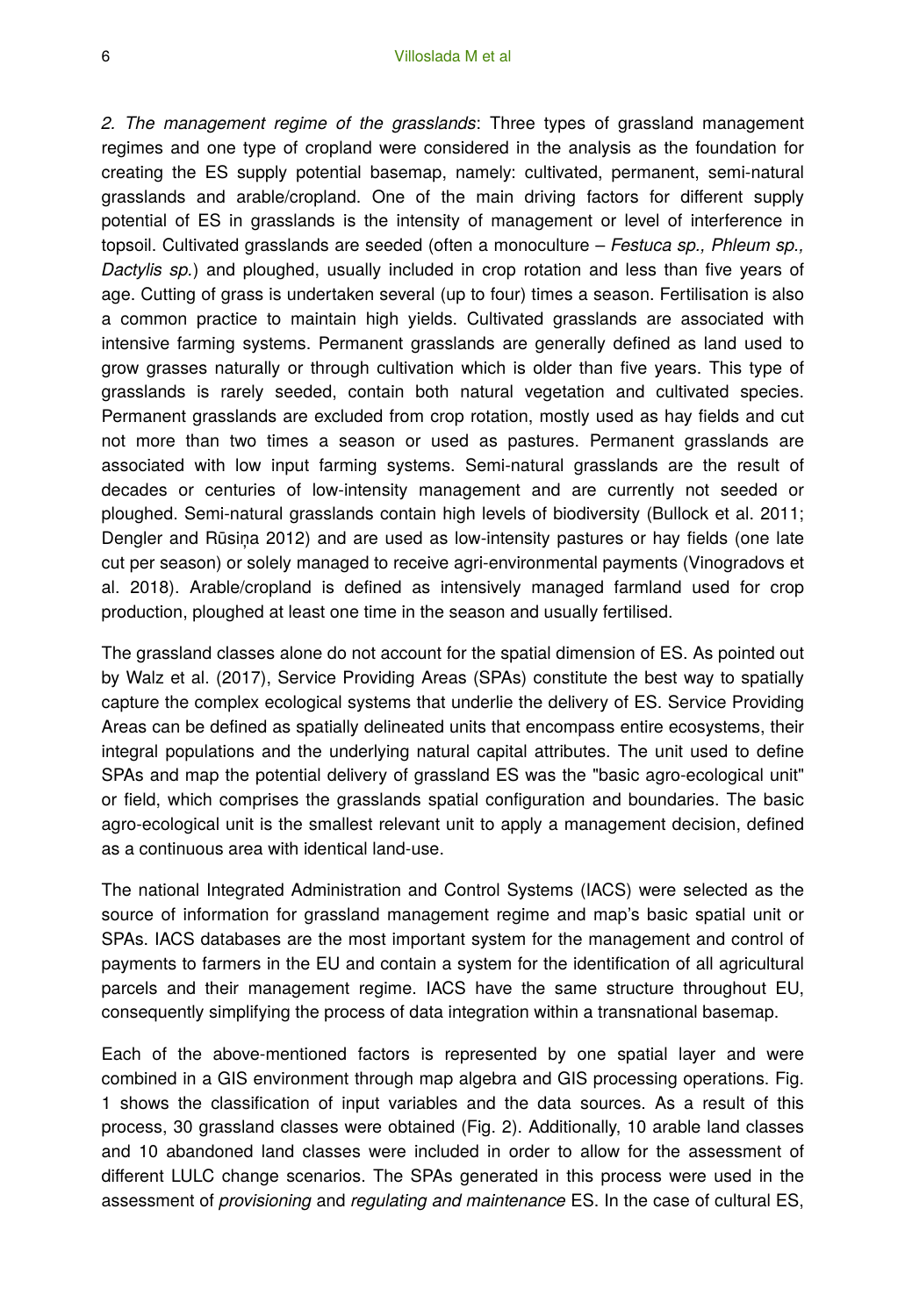the evaluation does not follow the grasslands classification and the SPAs are solely defined based on the spatial configuration and boundaries of the grassland parcels.

|                                                                                        | Provisioning     |                                  |                         | <b>Regulation &amp; Maintenance</b> |                         |                                                           |                                                  |                                  |                                |                                                                       |                                     |                                   |                           |
|----------------------------------------------------------------------------------------|------------------|----------------------------------|-------------------------|-------------------------------------|-------------------------|-----------------------------------------------------------|--------------------------------------------------|----------------------------------|--------------------------------|-----------------------------------------------------------------------|-------------------------------------|-----------------------------------|---------------------------|
| <b>Grassland classes</b>                                                               | Cultivated crops | Reared animals and their outputs | Fodder                  | Biomass-based energy sources        | Herbs for medicine      | Bio-remediation by micro-organisms,<br>plants and animals | Filtration/storage/accumulation by<br>ecosystems | Control of (water) erosion rates | Pollination and seed dispersal | Maintaining habitats for plant and<br>animal nursery and reproduction | Weathering processes/soil fertility | Chemical condition of freshwaters | Global climate regulation |
| Semi-natural grassland<br>21.<br>on plain relief, low soil                             | 0                | $\mathbf 1$                      | $\mathbf 1$             | $\mathbf 1$                         | 5                       | $\overline{4}$                                            | $\overline{2}$                                   | $\mathbf 0$                      | 5                              | 5                                                                     | $\overline{2}$                      | 3                                 | $\overline{4}$            |
| fertility<br>22.<br>Semi-natural grassland<br>on plain relief, medium soil<br>fertilty | 0                | $\overline{2}$                   | $\overline{2}$          | $\overline{2}$                      | $\overline{4}$          | 5                                                         | $\overline{3}$                                   | $\mathbf{0}$                     | 5                              | $\overline{4}$                                                        | 3                                   | $\overline{4}$                    | $\overline{4}$            |
| Semi-natural grassland<br>23.<br>on plain relief, high soil<br>fertility               | 0                | 3                                | $\overline{\mathbf{3}}$ | $\overline{\mathbf{3}}$             | $\overline{\mathbf{3}}$ | 5                                                         | $\overline{4}$                                   | $\mathbf 0$                      | 5                              | 3                                                                     | 4                                   | 5                                 | $\overline{4}$            |
| Semi-natural grassland<br>24.<br>on plain relief, organic soils                        | 0                | 3                                | 3                       | 3                                   | $\overline{4}$          | 5                                                         | $\overline{4}$                                   | $\mathbf 0$                      | 5                              | $\overline{4}$                                                        | 0                                   | 3                                 | 5                         |
| Semi-natural grassland<br>25.<br>on gentle slope, low soil<br>fertility                | 0                | $\mathbf{1}$                     | $\mathbf 1$             | $\mathbf 1$                         | 5                       | $\overline{4}$                                            | $\overline{2}$                                   | $\overline{4}$                   | 5                              | 5                                                                     | $\overline{2}$                      | 3                                 | $\overline{4}$            |
| 26.<br>Semi-natural grassland<br>on gentle slope, medium soil<br>fertilty              | 0                | $\overline{2}$                   | $\overline{2}$          | $\overline{2}$                      | $\overline{4}$          | 5                                                         | 3                                                | $\overline{4}$                   | 5                              | $\overline{4}$                                                        | 3                                   | $\overline{4}$                    | $\overline{4}$            |
| Semi-natural grassland<br>27.<br>on gentle slope, high soil<br>fertilty                | 0                | $\overline{\mathbf{3}}$          | 3                       | 3                                   | $\overline{\mathbf{3}}$ | 5                                                         | $\overline{4}$                                   | 4                                | 5                              | $\overline{3}$                                                        | 4                                   | 5                                 | $\overline{4}$            |
| Semi-natural grassland<br>28.<br>on gentle slope, organic soils                        | 0                | 3                                | 3                       | 3                                   | $\overline{4}$          | 5                                                         | $\overline{4}$                                   | $\mathbf 0$                      | 5                              | 4                                                                     | 0                                   | $\overline{\mathbf{3}}$           | 5                         |
| Semi-natural grassland<br>29.<br>on steep slope, low soil<br>fertility                 | 0                | $\mathbf{1}$                     | $\mathbf{1}$            | $\mathbf 1$                         | 5                       | $\overline{4}$                                            | $\overline{2}$                                   | 5                                | 5                              | 5                                                                     | $\overline{2}$                      | $\overline{\mathbf{3}}$           | $\overline{4}$            |
| Semi-natural grassland<br>30.<br>on steep slope, medium soil<br>fertility              | 0                | $\overline{2}$                   | $\overline{2}$          | $\overline{2}$                      | $\overline{4}$          | 5                                                         | 3                                                | 5                                | 5                              | $\overline{4}$                                                        | $\overline{2}$                      | $\overline{4}$                    | $\overline{4}$            |

#### Figure 2.

Extract of the expert-based scores matrix including grassland classes 21 to 30, corresponding to semi-natural grasslands. A total of 30 grassland classes plus 10 arable land classes were evaluated. The full version of the expert-based scores matrix is included as a supplementary file (Suppl. material 1).

#### **The tiered approach**

One of the main aims of the Viva Grass project is offering integrated, ecosystem-based planning solutions based on economically viable grassland management scenarios. Additionally, the implementation of economically viable grassland management models targets areas of different natural and socio-economic contexts. Given the spatially explicit nature of the processes being addressed in the project, there is a need to establish links between spatial data on ES, agricultural, natural and socio-economic contexts in order to achieve the above-mentioned goals. The multi-scale nature of Viva Grass case studies, as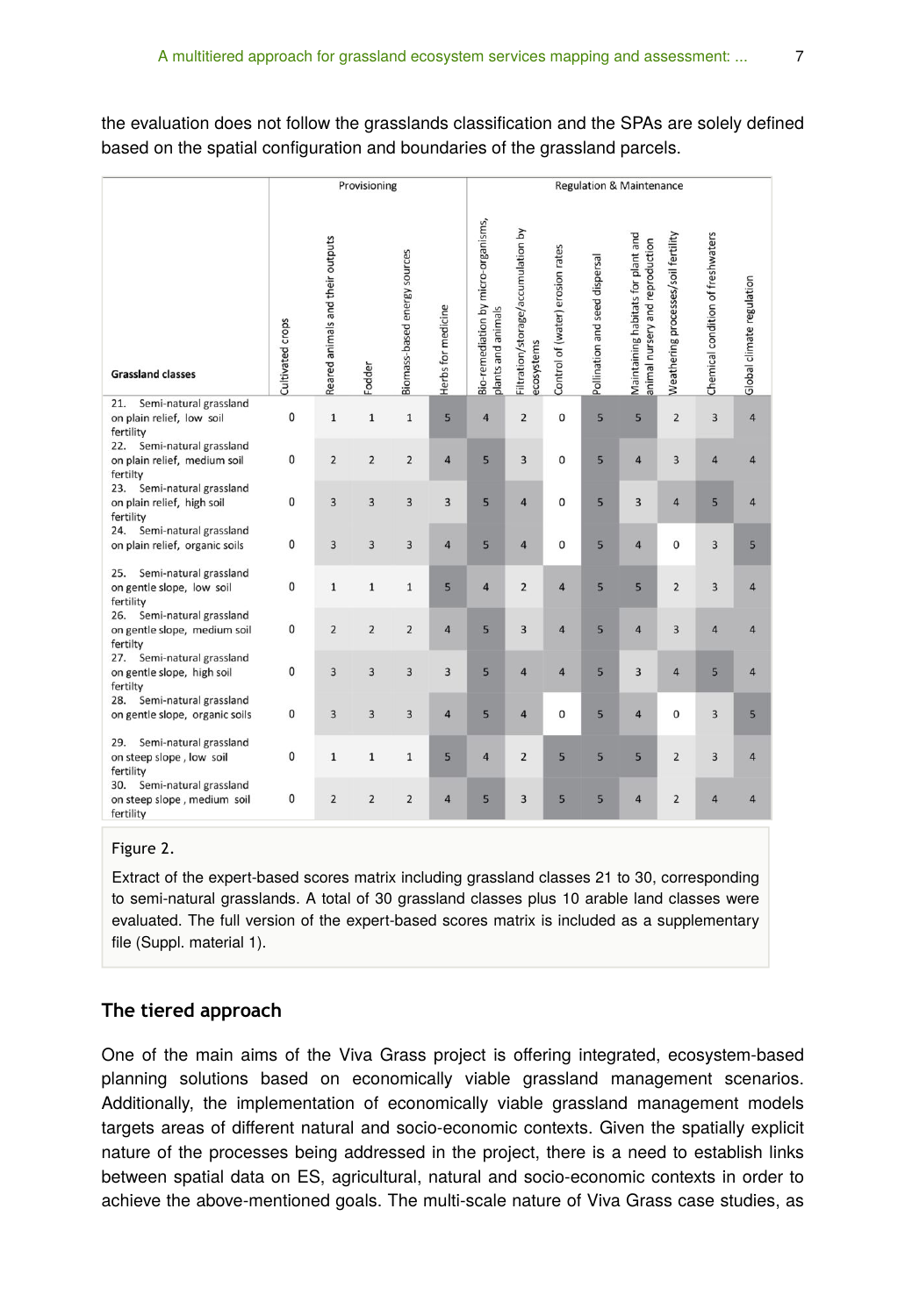well as the differences in data availability and spatial and thematic scales across the three Baltic States, require a consistent but flexible approach. As it has been pointed by Dunford et al. (2017), individual ecosystem service tools rarely meet the needs of multi-stakeholder processes and the complexity of land management scenarios. A structured combination of tools and methods offers the flexibility required to meet a wide range of needs. In order to ensure methodological adaptability and overcome the aforementioned problems, the structure of the Viva Grass tool follows the framework of the tiered approach. In a multi-tier system, each consecutive tier entails an increase in data requirements, methodological complexity or both (Grêt-Regamey et al. 2015). In the framework developed within Viva Grass, the tiers are not only defined by the methods used within each tier, but also by the policy questions to be answered by each tier (Fig. 3).



The tiered approach for grassland ES mapping and assessment in the Baltic States.

Policy- and decision-makers face different challenges, thus their demand for knowledge on ES varies depending on their specific management needs (Dick et al. 2017). In Viva Grass, regular contacts and engagement with stakeholders in designing the tool brought up a range of issues that can be grouped as proposed by several authors studying the use of ES information and knowledge in decision-making (Klein et al. 2015; McKenzie et al. 2014; Wright et al. 2017). For many local, regional and sectoral stakeholders, the concept of ES is still new, therefore the tool provides *conceptual* information on ES that helps to understand the ES approach, the spatial distribution of ES and the links between land use and ES supply. The tool also aims at supporting *strategic* planning by evaluating trade-offs between different development alternatives or scenarios, therefore helping users in identifying new types of policies and policy options based on the ES approach. Finally, the tool aims at answering an *instrumental* group of questions, e.g. setting priorities or spatially identifying the most suitable management measures for sustainability of grasslands.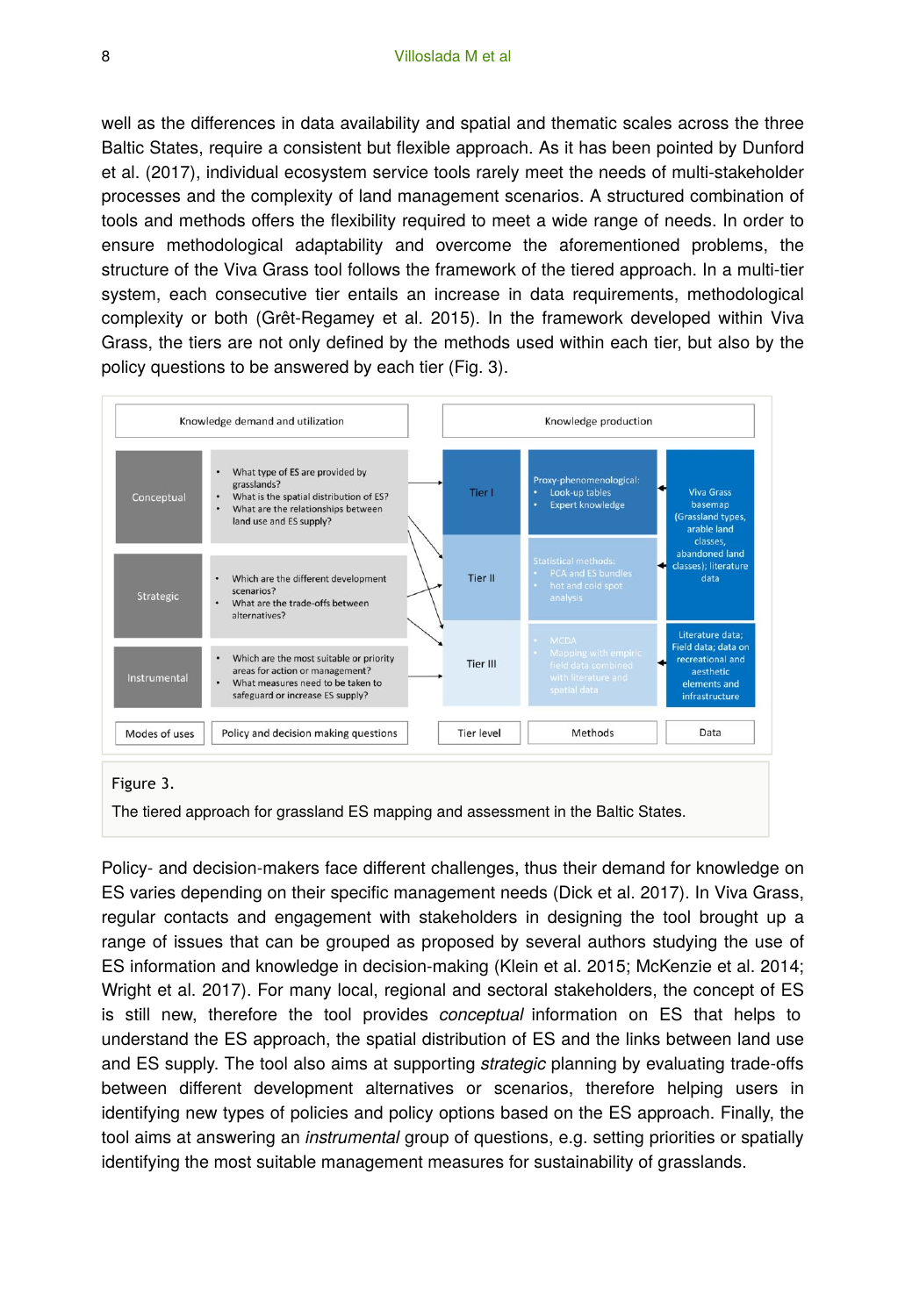#### **Tier 1**

At tier 1, the potential supply of grassland ES is assessed through the matrix approach based on multiple datasets.This type of tools often uses landuse or landcover data to map ES supply and demand (Burkhard et al. 2010). The information contained in LULC maps is generally combined or "enriched" with vegetation and habitat maps in order to obtain a more precise definition of SPAs. As outlined in the previous section, the grassland classes used in the Viva Grass ES matrix are the result of the combination of several datasets. The SPAs obtained in the process constitute the basis for the ES matrix evaluation, but also allow for a spatial representation of the ES matrix scores. The level of detail of the grassland classes reflects a deeper biophysical complexity than the national LULC maps. Complex grassland classes provide experts with a proxy-phenomenological model to score the supply of ES. Phenomenological models include an additional understanding of the underlying biophysical variables that underpin ecosystem functions (Dunford et al. 2017). Ultimately, proxy-phenomenological models lead to a better understanding and quantification of more intangible ES, specifically those under the *regulation and maintenance* category. Previous studies have used the matrix approach to assess ES supply and vulnerability in combination with scenario-based assessments in alpine grasslands and agro-sylvo-pastoral systems (Dechazal et al. 2008). Lavorel et al. (2010) also used a matrix-based approach to link ecosystem properties to ES in a subalpine grassland landscape based on stakeholders perceptions and expert opinions. The impacts of nature conservation on the delivery of ES in river, coastal and chalk grasslands were assessed by Eastwood et al. (2016) using expert ranks.

Within Viva Grass, the tiered approach with expert-based scores was used exclusively to assess the supply of ES belonging to the *provisioning* and *regulating and maintenance* categories (CICES 2015). This is due to the fact that cultural ES were not directly linked to grassland classes. Instead, cultural ES were assessed based on SPAs and on the context of each grassland's surrounding landscape and its features.

Five experts per country (Estonia, Latvia and Lithuania) were selected for the grassland ES supply valuation. The selection was based on the experts' knowledge of grassland ecology, agricultural management, agri-environmental policy and the study areas. The valuation of ES potential supply was structured as a three-step process: in the first step, the international experts panel selected a relevant set of ES provided by grasslands and one indicator per ES. The selection of ES was based on the experts' knowledge on grasslands' ecosystem and recent literature (Bullock et al. 2011; Frélichová et al. 2014; Lamarque et al. 2011). In the second step, experts individually scored the provision of ES by the grassland classes whereas in the third step, experts came to an agreement on the ES supply values in a series of focus group discussions (FGDs). In the second step, respondents were asked to score the potential provision of ES based on a qualitative scale ranging from 0 (no relevant supply of the selected ES) to 5 (very high supply of the selected ES). In order to ease the process, individual matrices were provided instead of the aggregated final ES matrix. In each individual matrix, only one ecosystem service is represented, reducing this way the amount of information experts handle in their first ES assessment. The third step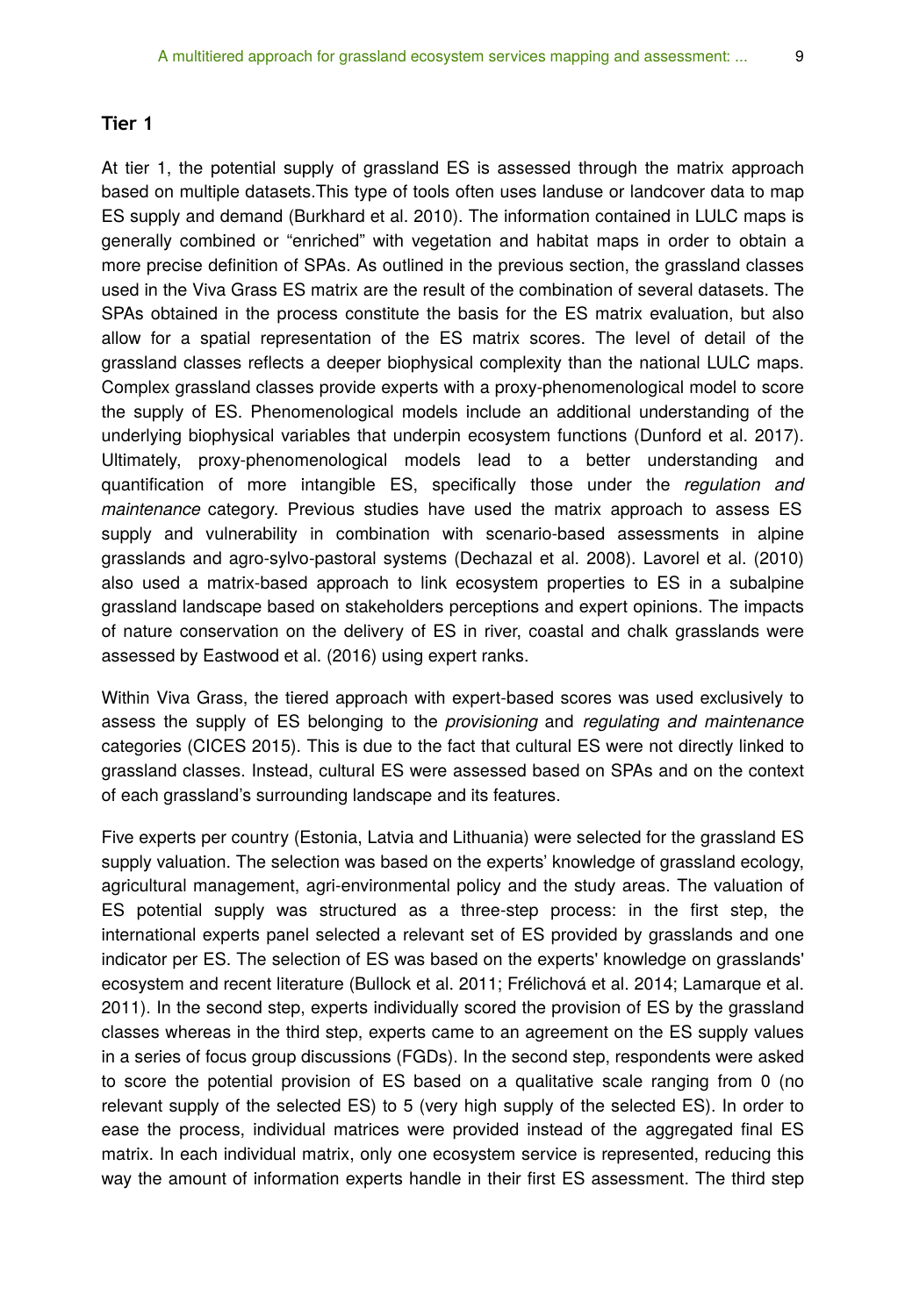consisted of several rounds of FGDs in which each expert contrasted his answers with the rest of the group and had the opportunity to re-score the ES. This iterative process helps achieve a certain degree of stabilisation of the final scores (Jacobs et al. 2015). The FGDs ultimately aim at obtaining one single score per ecosystem service through a consensusbuilding process. Additionally, FGDs help incorporate different forms of knowledge and expertise into the ES assessment process. It is important to note that the experts were asked to value only the potential provision of ES instead of the realised flow. In seminatural systems, influenced by human management actions, it is necessary to distinguish between ES potential and actual ES flow. Provisioning ES may show large differences between potential supply and actual flow, depending on management strategies and policy frameworks. The matrix, provided to the experts for the valuation, included not only the grassland types and ES, but also one biophysical indicator per ecosystem service (Table 1). Biophysical indicators were included in order to help build a common understanding of the ES under assessment.

#### Table 1.

ES indicators and factors determining ES potential. The list of indicators was provided in order to build a common understanding of the ES under assessment.

| <b>Ecosystem service</b>                | Indicator                                                                                           | <b>Factors determining ES</b><br>potential |  |  |  |  |  |
|-----------------------------------------|-----------------------------------------------------------------------------------------------------|--------------------------------------------|--|--|--|--|--|
| <b>Provisioning services</b>            |                                                                                                     |                                            |  |  |  |  |  |
| Cultivated crops                        | yield (t/ha per year)                                                                               | Only arable land + soil<br>fertility       |  |  |  |  |  |
| Reared animals and<br>their outputs     | Number of Livestock Unit (LU/ha)                                                                    | Land use + soil fertility                  |  |  |  |  |  |
| Fodder                                  | dry weight of grass biomass                                                                         | Land use $+$ soil fertility                |  |  |  |  |  |
| Biomass-based energy<br>sources         | dry weight of grass biomass                                                                         | Land use $+$ soil fertility                |  |  |  |  |  |
| Herbs for medicine                      | Number of species and abundance                                                                     | Land use $+$ soil fertility                |  |  |  |  |  |
| <b>Requlating services</b>              |                                                                                                     |                                            |  |  |  |  |  |
| <b>Bio-remediation</b>                  | $\blacksquare$                                                                                      | Land use $+$ soil fertility                |  |  |  |  |  |
| Filtration/storage/<br>accumulation     | Soil capacity to store/accumulate nutrients (Kg ha-1) *                                             | Land use + soil fertility                  |  |  |  |  |  |
| Control of (water)<br>erosion rates     | Amount of soil retained (kg/ha per year)                                                            | Land use $+$ soil fertility $+$<br>relief  |  |  |  |  |  |
| Pollination and seed<br>dispersal       | Diversity and occurrence of insects-pollinators (number of<br>species and number of individuals/ha) | Land use                                   |  |  |  |  |  |
| Maintaining habitats                    | Number of species per 1 m2 (except invasive species)                                                | Land use + soil fertility                  |  |  |  |  |  |
| Weathering processes/<br>soil fertility | Nutrients available for plant uptake by most important soil<br>texture classes                      | Land use $+$ soil fertility $+$<br>relief  |  |  |  |  |  |

\**in case of drained soils the value shall be lowered by 1 unit*.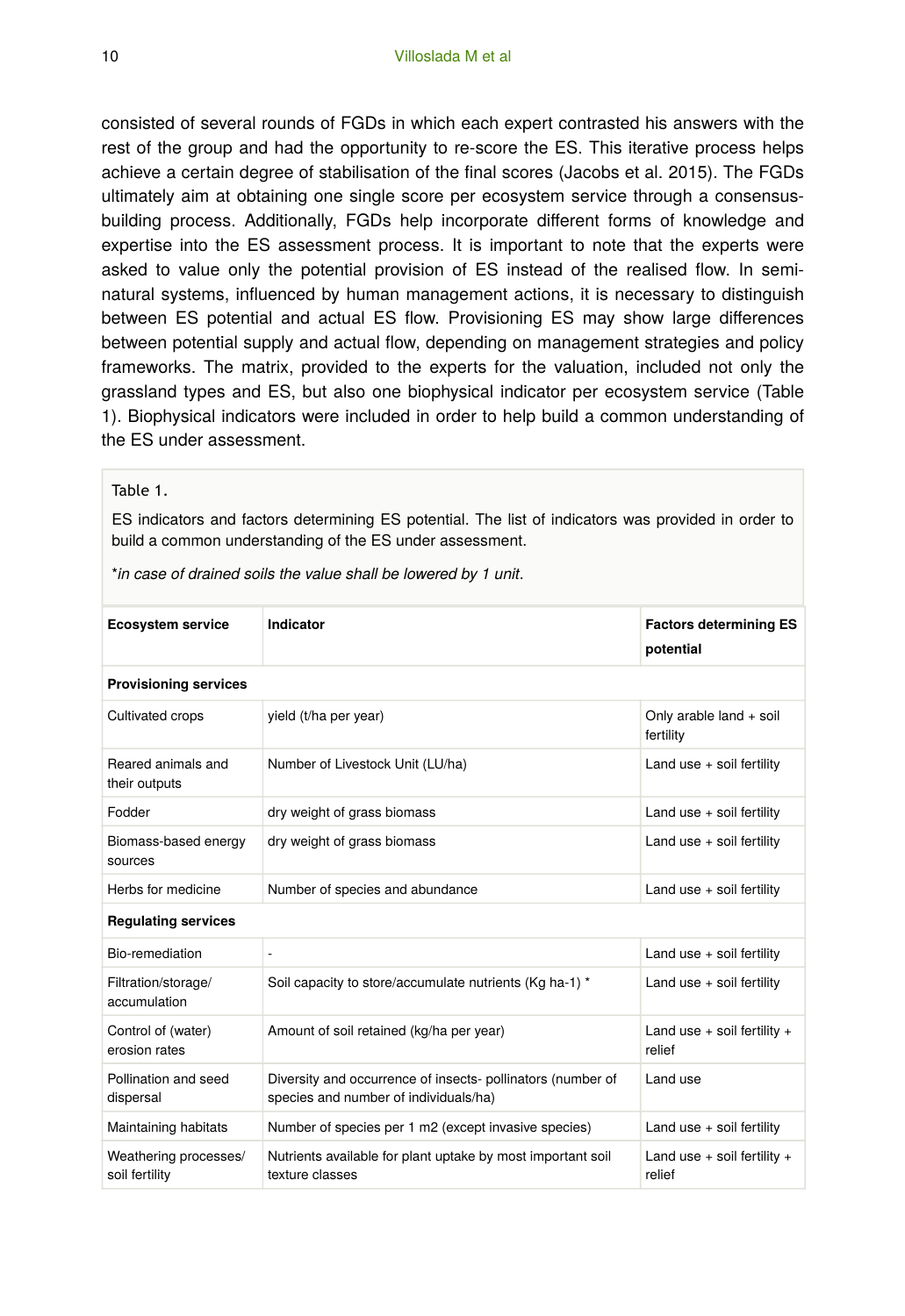| <b>Ecosystem service</b>             | Indicator                                                                | <b>Factors determining ES</b><br>potential |
|--------------------------------------|--------------------------------------------------------------------------|--------------------------------------------|
| Chemical condition of<br>freshwaters | Absorption of nutrients                                                  | Land use $+$ soil fertility                |
|                                      | Global climate regulation   Carbon sequestration in vegetation and soils | Land use $+$ soil fertility                |

#### **Tier 2**

The qualitative nature of expert-based assessments is not an obstacle for deeper, statistics-based analysis. The data collected in the first tier was further enhanced through a Principal Components Analysis (PCA) in order to explore ES bundles in tier 2. Focusing on single ES in mapping and assessment processes may lead to an unbalanced use or overexploitation of ecosystems (Ingram et al. 2012; Raudsepp-Hearne et al. 2010). Bundles analysis offer a deeper understanding of how ES are associated across heterogeneous landscapes (Spake et al. 2017) and the underlying drivers of such associations. The characterisation of ES bundles is especially relevant when it is used as a tool to evaluate the impacts of management decisions and policies. An analysis of bundles of grassland ES was carried out on the basis of the expert-based assessment matrix produced in the previous step. However, cultural ES were excluded from this analysis due to differences in the evaluation methodology.

A **Principal Components Analysis** was carried out using the qualitative scores for grassland plots (observations) and ES (variables) based on the matrix as input data.

#### **Cultural ecosystem services**

Tier 2 also includes the assessment of cultural ES. The nature of cultural ecosystem services provided by grasslands is context-specific and the factors that determine the provision of this set of services often show local-scale differences. In this regard, experts knowledge may not fully account for the local landscape attributes related to cultural ecosystem services. Consequently, the Viva Grass methodology evaluates cultural ES in the context of each grassland's surrounding landscape and its features. This approach has been identified by van Zanten et al. (2016) as attribute-based, using regionally relevant landscape features that are commonly identified in public preference studies. Therefore, cultural ES are not included in the ES matrix valuation method and they are evaluated separately.

The selection of evaluation criteria for *aesthetic value* and *cultural heritage* was undertaken based on the assessment of preferences for agricultural landscapes by van Zanten et al. (2014), van Zanten et al. (2016) and van Berkel and Verburg (2014) and the review on environmental heterogeneity by Dronova 2017. The landscape features used to measure each cultural ES, along with their buffering distances, are shown in Table 2. For each ES, a composite indicator is calculated by aggregating landscape features based on presence/ absence criteria. A landscape feature is included in the aggregation if a particular grassland plot falls within the buffering distance of that specific feature. The results of the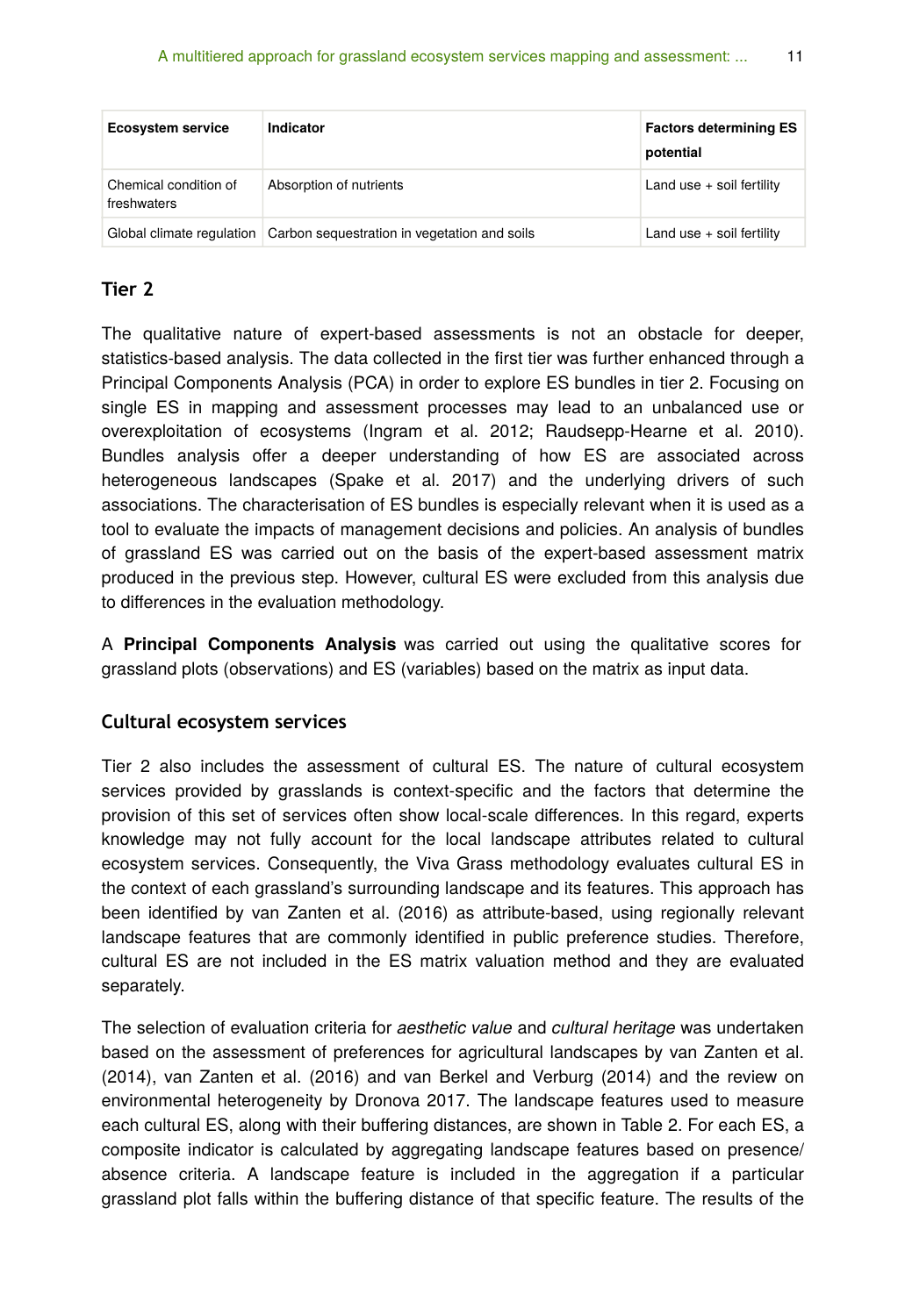aggregation are then re-scaled to a zero-to-five qualitative scale. Similarly, *physical and experiential interactions* and *educational value* were analysed based on the presence of recreation and education-related elements, which are aggregated and re-scaled into a composite indicator. Fig. 4 shows the supply potential of four cultural ES in Vaive parish, within the pilot area of Cēsis Municipality (Latvia).

#### Table 2.

List of cultural ES and their evaluation criteria.

| <b>Ecosystem services</b>                                   | <b>Landscape features</b>                | <b>Buffering distance</b>                            |  |  |  |
|-------------------------------------------------------------|------------------------------------------|------------------------------------------------------|--|--|--|
| 1. Physical and experiential interactions<br>(recreational) | Rural recreational enterprises           | 3 km                                                 |  |  |  |
|                                                             | Watching towers                          | 300 m                                                |  |  |  |
|                                                             | <b>Tourist trails</b>                    | 100 <sub>m</sub>                                     |  |  |  |
|                                                             | Area of hunting clubs                    | 0 <sub>m</sub>                                       |  |  |  |
|                                                             | Camping sites                            | 300 m                                                |  |  |  |
|                                                             | Social gathering sites                   | 300 m                                                |  |  |  |
| 2. Educational                                              | <b>Educational trails</b>                | 100 <sub>m</sub>                                     |  |  |  |
|                                                             | <b>Educational sites</b>                 | 100 m                                                |  |  |  |
| 3. Cultural heritage                                        | Monuments                                | 100 m                                                |  |  |  |
|                                                             | Farmsteads before and in<br>19th century | 100 <sub>m</sub>                                     |  |  |  |
|                                                             | Traditional land use (Wooded<br>meadow)  | 300 <sub>m</sub>                                     |  |  |  |
| 4. Aesthetics                                               | Water bodies, streams                    | 300 <sub>m</sub>                                     |  |  |  |
|                                                             | Naturalness of surroundings              | 100 <sub>m</sub>                                     |  |  |  |
|                                                             | Naturalness of grassland itself          | from attributes of base map                          |  |  |  |
|                                                             | Linear elements                          | 300 m / from 1:10000 map hedgerows,<br>stone walls.  |  |  |  |
|                                                             | Relief                                   | STD of topography=10 as threshold in<br>5x5 km cells |  |  |  |
|                                                             | Openness                                 | country specific density of forest in 5x5<br>km      |  |  |  |

#### **Tier 3**

The nature of the analyses carried on the third tier are driven by the policy questions addressed. Similarly, the variables used are directly related to the questions and stakeholders targeted at this level of the multitier framework (see Fig. 3). At the third tier, the SPAs are further enriched with additional information (e.g. annex I habitat type and conservation status). Depending on the policy question being targeted, other sources of data are used, such as the risk of abandonment, grass bioenergy potential or risk of giant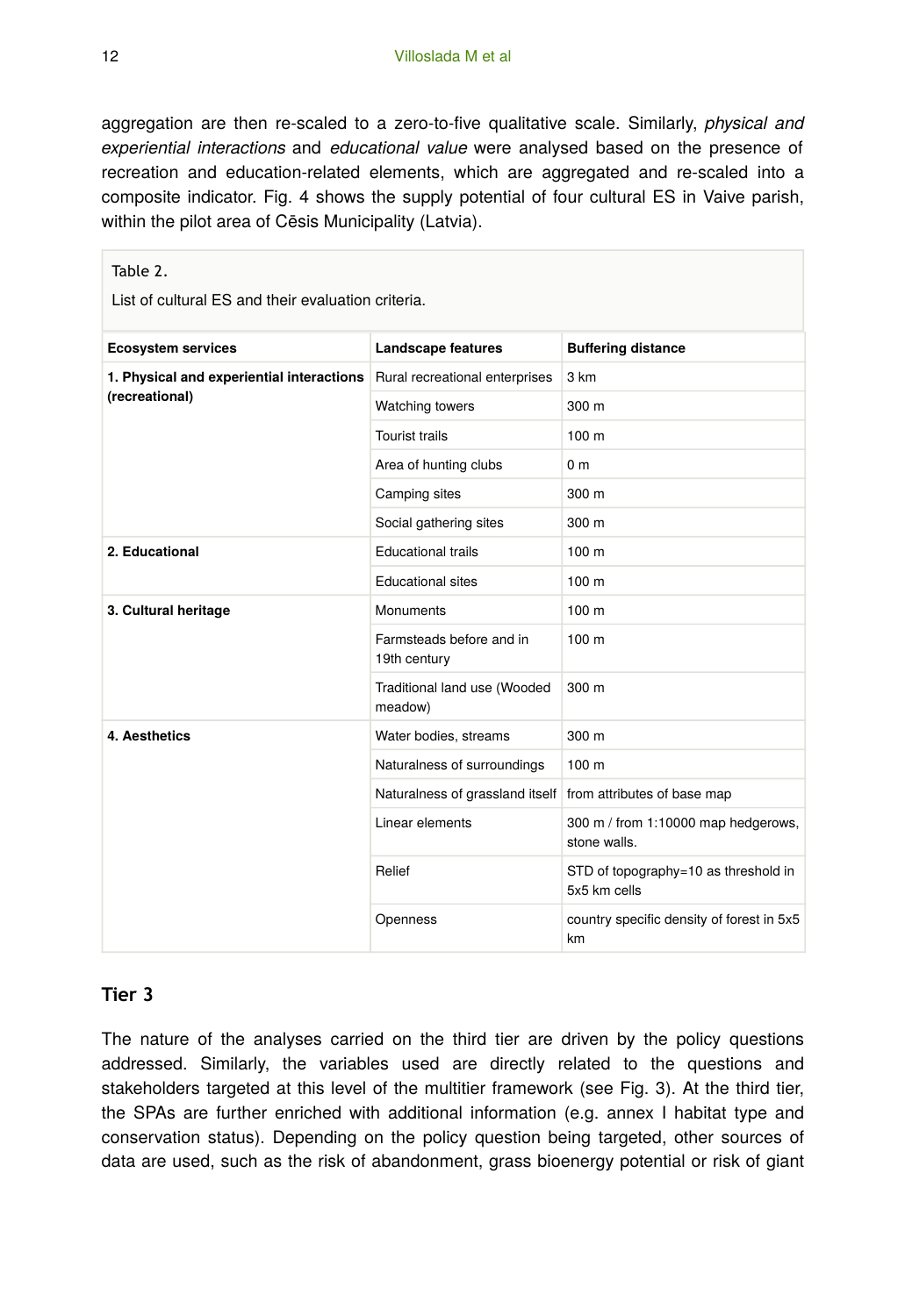hogweed invasion. The results obtained in Tiers 1 and 2 are combined with additional data through Multi-Criteria Decision Analysis.



**Multi-Criteria Decision Analysis (MCDA)** has been described as a framework that assists decision-making processes with multiple objectives and stakeholders, taking into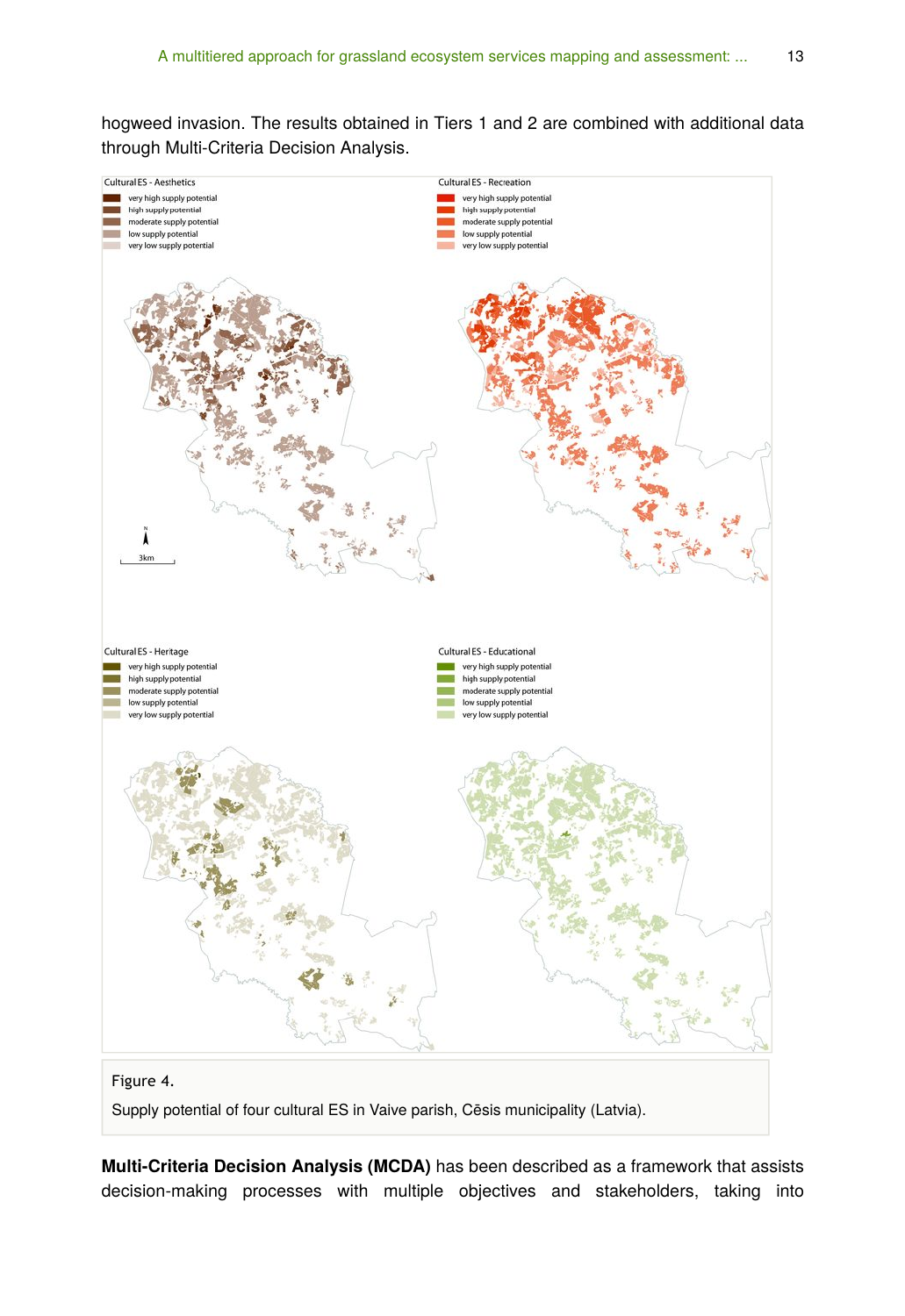consideration multiple criteria (Belton and Stewart 2002). Koschke et al. (2012) highlight the application-orientated facet of MCDA and its ability to integrate different sources of data. Other ES assessment tools and methodologies may be too scientifically focused and fail in providing easily applicable solutions for planning and management. Moreover, the planning or management goals are of a complex nature and cannot be undertaken with a single indicator or dataset. MCDA offers a structured scheme that combines data in a meaningful way. Ideally, a MCDA design should offer a certain degree of flexibility, so that the same target could be tackled with the same tool in different biophysical or socioeconomic contexts.

As stated by Esmail and Geneletti (2018), there is no unique approach to MCDA. Instead, several variations exist, which differ from each other in terms of data needs, level of stakeholder involvement or computational complexity. The MCDA development process within Viva Grass is based on the three stages identified by Geneletti and Ferretti (2015). In the first stage, the objectives of the analysis are defined in FGDs between stakeholders and the experts in charge of developing the MCDA. In the second stage, experts identify the relevant analysis criteria and available data. Based on these, weighting scores and aggregation rules are defined and the MCDA constructed. In this second stage, stakeholders are further consulted on the MCDA structure logic and the weights of criteria. In the third stage, the model is run and the outputs are evaluated. Outputs are translated into recommendations, e.g. grassland restoration guidelines. Through this process, the tool users are able to explore different planning alternatives and their outputs in terms of ES supply. These alternatives are constructed based on the choice of evaluation criteria and the definition of weighting scores.

Within the framework of the Viva Grass project, MCDA has been used, not only to evaluate the potential supply of certain ES, but also to spatially locate the demand forsuch services. MCDA models were used to develop three Decision Management Systems (DMSs). Each DMS is constructed based on a distinct MCDA structure and targets one or more specific policy questions. The expert scores obtained in the first tier are used as input data in the MCDA models and further enhanced with the results from the bundles analysis in tier 2 and additional information relevant to the policy question or management problem being addressed. Some of the data used in the MCDA are included as causal relationships, used to link the grassland categories to data collected from literature or national statistics. In other cases, MCDA uses data specific to the particular grassland polygon. All MCDA models are constructed on a GIS-based environment in order to obtain spatially explicit outcomes and to facilitate the integration of results in different local and regional planning processes.

In addition to the methods described above, the online tool allows users to update ES values on specific areas by uploading direct data acquired by field measurements. Primary data can be used to estimate ES stock or flow values but are restricted at the site level. However, if the sampling technique has been designed on the basis of statistical representativeness, primary data can be used as an input to different ES modelling approaches.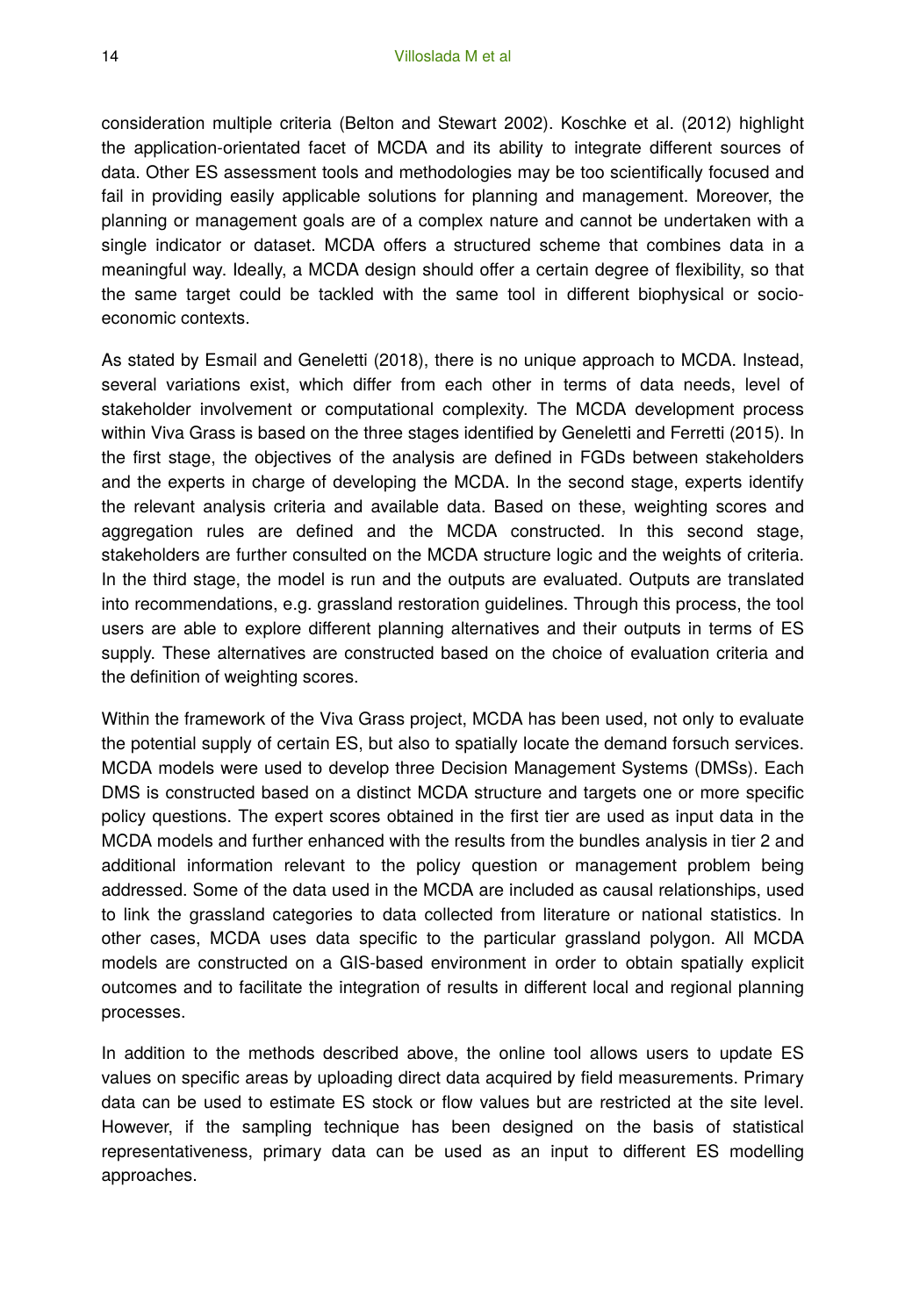## **Results**

The outputs of each tier answer different policy- and decision-making questions (Fig. 3). Moreover, the results of each tier feed into the next tier level as source data.

At tier 1, the outputs of the three-step expert-based assessment were gathered in a grassland ES matrix. Fig. 2 displays the qualitative expert-based scores for 30 grassland classes, 10 arable land classes, 10 abandoned land classes and 13 ES. These scores correspond to the final stage of assessment, at which experts have reached a definitive consensus. The ES scores were subsequently linked to the grasslands classes and represented in the basic map contained in the Viva Grass tool (Fig. 5), where users can consult the spatial distribution of ES supplied by grasslands.





Interface of the Viva Grass tool viewer. The viewer displays the ES maps corresponding to Tiers 1 and 2.

At tier 2, the PCA revealed 3 main components which correspond to three bundles accounting for 90.53% of the total variance (Table 3). The first component accounts for 48.18% of the total variance and is positively correlated with *herbs for medicine, maintaining habitats, global climate regulation*, pollination *and seed dispersal* and negatively correlated with *reared animals and their outputs*, *fodder* and *biomass based energy sources* . This component represents a trade-off between provisioning ES related with intensified grasslands and ES characteristic of semi-natural habitats. The second component accounts for 28.1% of the total variance in the dataset and is positively correlated with *filtration/storage/accumulation by ecosystems, bio-remediation by microorganisms* and *chemical condition of fresh waters.* The third component explains 14.25% of the total variance and is positively correlated with *control of erosion rates* and *weathering processes/soil fertility*. The factor loadings in show how the ES bundles, revealed by the PCA, correspond with synergies (following the definitions by Mouchet et al. 2014 and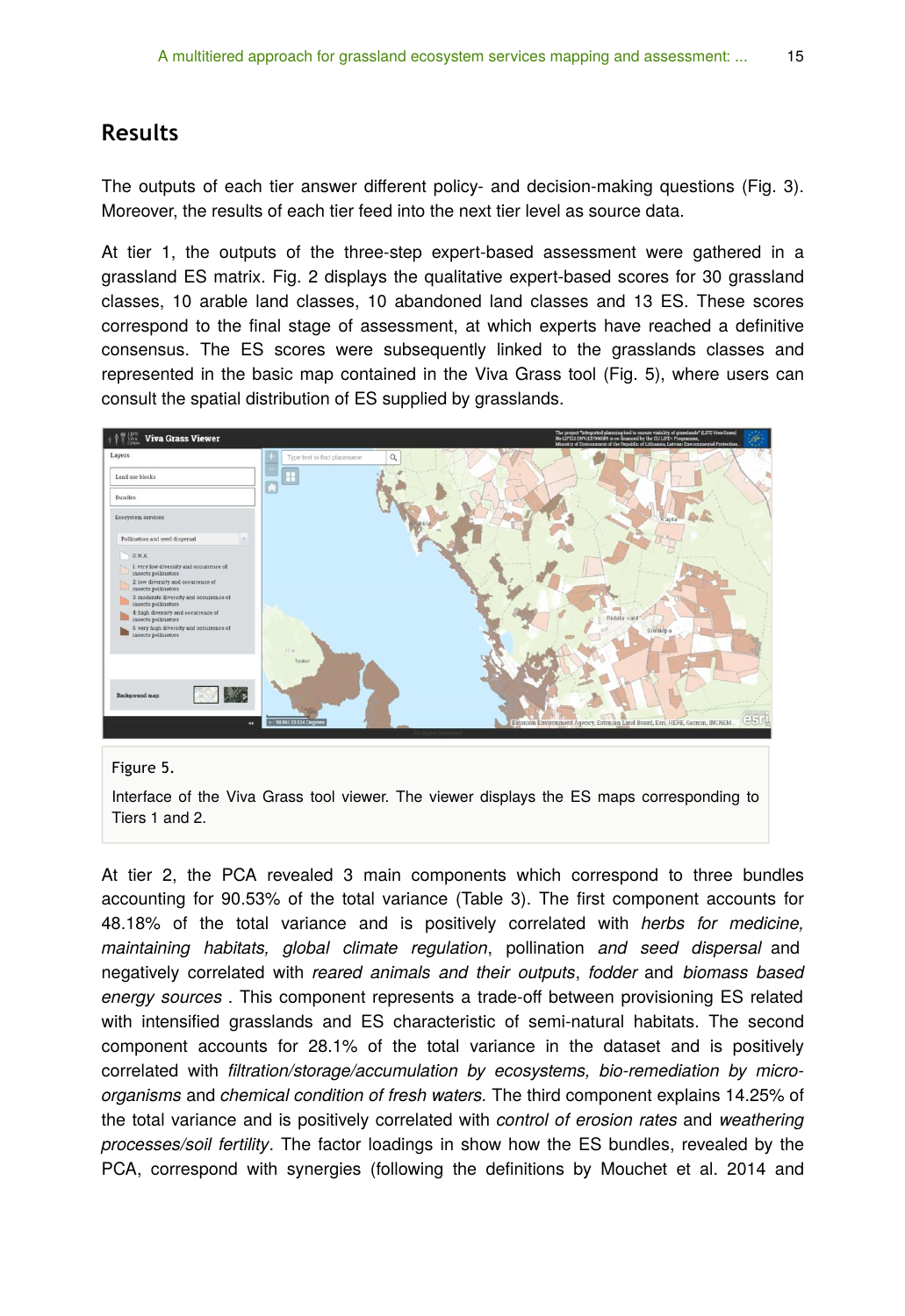Spake et al. 2017) due to the high correlation between the ES in the bundle. The bundles are named after the ES they contain.

#### Table 3.

Factor loadings showing the correlation between the original variables (ES) and the components extracted by the PCA. An ES was retained in a bundle if the factor loading was higher than 0.5.

|                                       | <b>Ecosystem Services</b>                                             | 1 <sup>st</sup> | <sub>2</sub> nd | 3rd              |
|---------------------------------------|-----------------------------------------------------------------------|-----------------|-----------------|------------------|
|                                       |                                                                       | Component       | Component       | <b>Component</b> |
| <b>Provisioning</b>                   | Reared animals and their outputs                                      | $-0.958$        |                 |                  |
|                                       | Fodder                                                                | $-0.807$        |                 |                  |
|                                       | Biomass-based energy sources                                          | $-0.808$        |                 |                  |
|                                       | Herbs for medicine                                                    | 0.921           |                 |                  |
| Regulation<br>&<br><b>Maintenance</b> | Pollination and seed dispersal                                        | 0.846           |                 |                  |
|                                       | Maintaining habitats for plant and animal nursery<br>and reproduction | 0.953           |                 |                  |
|                                       | Global climate regulation                                             | 0.726           |                 |                  |
|                                       | Bio-remediation by micro-organisms, plants and<br>animals             |                 | 0.839           |                  |
|                                       | Filtration/storage/accumulation by ecosystems                         |                 | 0.845           |                  |
|                                       | Chemical condition of freshwaters                                     |                 | 0.766           |                  |
|                                       | Control of (water) erosion rates                                      |                 |                 | 0.608            |
|                                       | Weathering processes/soil fertility                                   |                 |                 | 0.902            |

*Habitats bundle*: Herbs for medicine, maintaining habitats, global climate regulation, pollination and seed dispersal.

*Production bundle*: Reared animals and their outputs, fodder, biomass based energy sources, cultivated crops.

*Soils bundle*: Control of erosion rates, chemical condition of fresh waters, bio-remediation, filtration/storage/accumulation by ecosystems and weathering processes-soil fertility. The soils bundle includes both the second and the third component.

Naming the bundles helps communicate relevant information about the effects of different management strategies. In the context of ES, PCA has been used on qualitative matrixbased evaluations by Depellegrin et al. (2016), Nikolaidou et al. (2017) and Zhang et al. (2017) amongst others.

Visualising the spatial configuration of ES bundles is an essential step in order to incorporate the concept into planning processes. A grassland was mapped as belonging to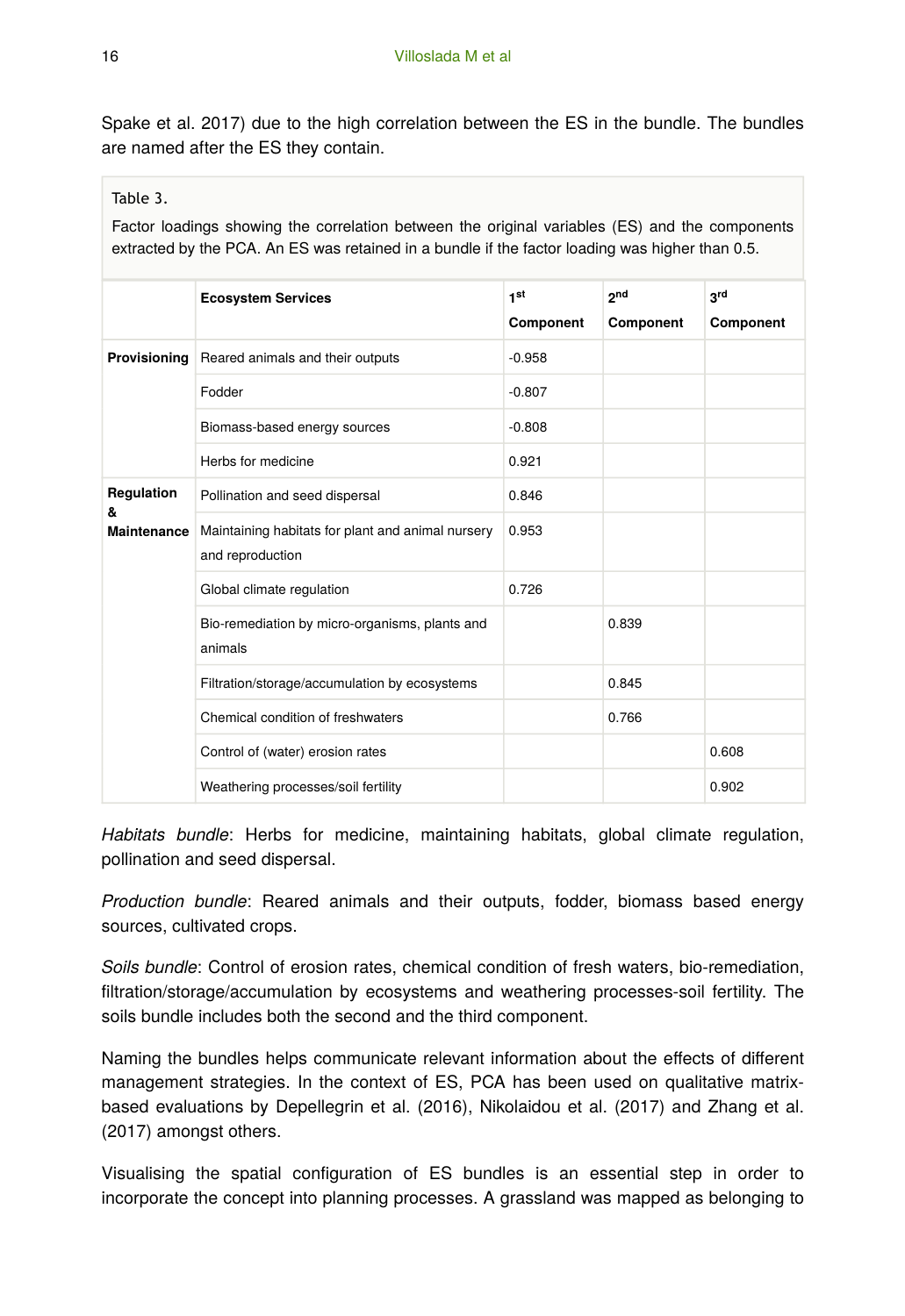a certain bundle if all ES in the bundle in that particular grassland scored above average (2.5) (Fig. 6). The *production bundle* includes cultivated and permanent grasslands in plains or gentle slopes and fertile soils. Permanent grasslands in low soil fertility and all semi-natural grasslands, regardless of the soils type, are included in the *habitats bundle*. The soils bundle includes all grasslands in medium and high fertility soils and organic soils. The ES bundles revealed with this method are not mutually exclusive and overlaps may occur.



Two examples are provided for the results of tier 3. As part of the Viva Grass tool, the MCDA approach has been used in Estonia to guide local and regional planners in the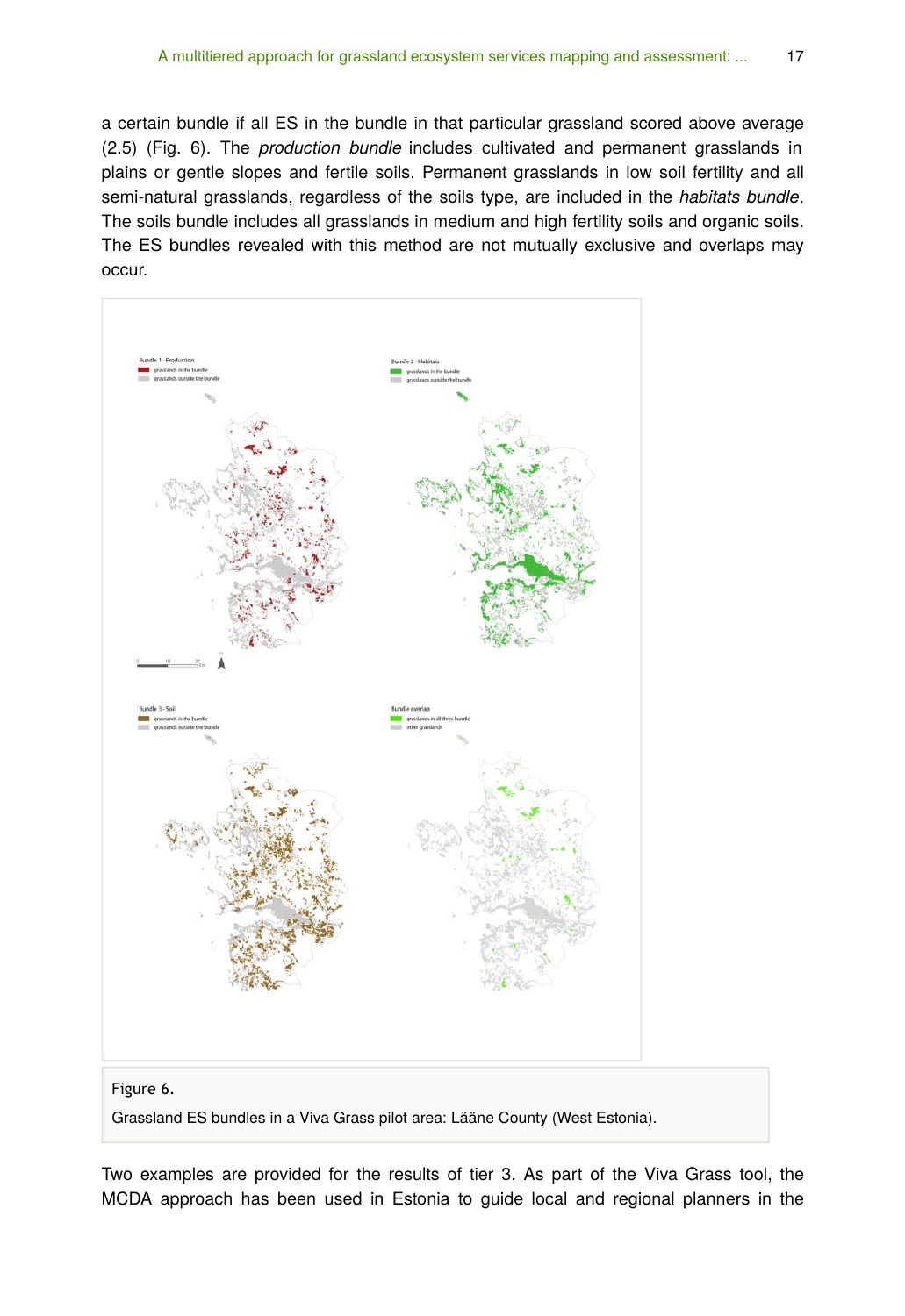implementation of the Green Network. The Green Network of Estonia complements the network of protected areas, combining them with natural and semi-natural areas into a coherent network at various geographical levels (Raet et al. 2010). Semi-natural grasslands, amongst other ecosystems, are one of the key components of the green network. The Green Network acts as guidance for the development of general and comprehensive plans, in order to ensure ecological coherence and connectivity throughout the country. One of the MCDA modules developed helps planners define Green Network corridors and core areas, as well as detect conflict between conservation and urban development priorities by combining grassland ES expert scores and ES synergies maps together with data on habitats conservation status, biodiversity, current spatial plans and transportation network data.

In one of the Latvian case study areas, the Viva Grass Integrated Planning tool was tested to support the landscape management planning at the municipality level. The MCDA approach was applied to prioritise sites for landscape maintenance or restoration measures. The criteria for prioritisation included the value of the four cultural services (recreational, educational, cultural heritage and aesthetic) as well as ecological value (based on the habitats bundle – herbs for medicine, maintaining habitats, global climate regulation, pollination and seed dispersal). A local stakeholder group was involved in the weighting of the selected five criteria. The results of the prioritisation were used to determine site specific management measures for maintenance or improvement of landscape quality, which can serve as input to the municipality land-use policy documents.

## **Discussion**

In recent years, several authors have undertaken the analysis of grasslands' value and multi-functionality from the ES perspective (Bullock et al. 2011), addressing a wide variety of scales, from regional (Maes et al. 2011) to landscape (Lamarque et al. 2011; Tscharntke et al. 2005) and local (Grigulis et al. 2012; Öckinger and Smith 2006). The choice of ES mapping and assessment methodologies used is frequently directly correlated with the scale of study. Biophysical methods based on direct field measurements have been commonly used at the local scale (Kohler et al. 2017) whereas expert-based assessments or spatial proxies based on statistical data have been applied at the landscape or regional scales (Maes et al. 2011). Although there are studies addressing multiple scales assessments of ES (Rabe et al. 2016), very few focus on particular ecosystems or habitat types. The analysis of ES at different spatial scales is, in theory, viable, but there are a number of challenges that must be adequately identified and tackled in order to obtain relevant results. In this regard, matching datasets and methods with the expected level of detail of results is an essential step to achieve efficiency. However, disentangling the complex association of spatial scales, data and methods is a challenging process that may hinder the quality of results.

Data and maps availability has been identified as a main constraint in ES supply and demand assessments (Palomo et al. 2018). This problem becomes more complex when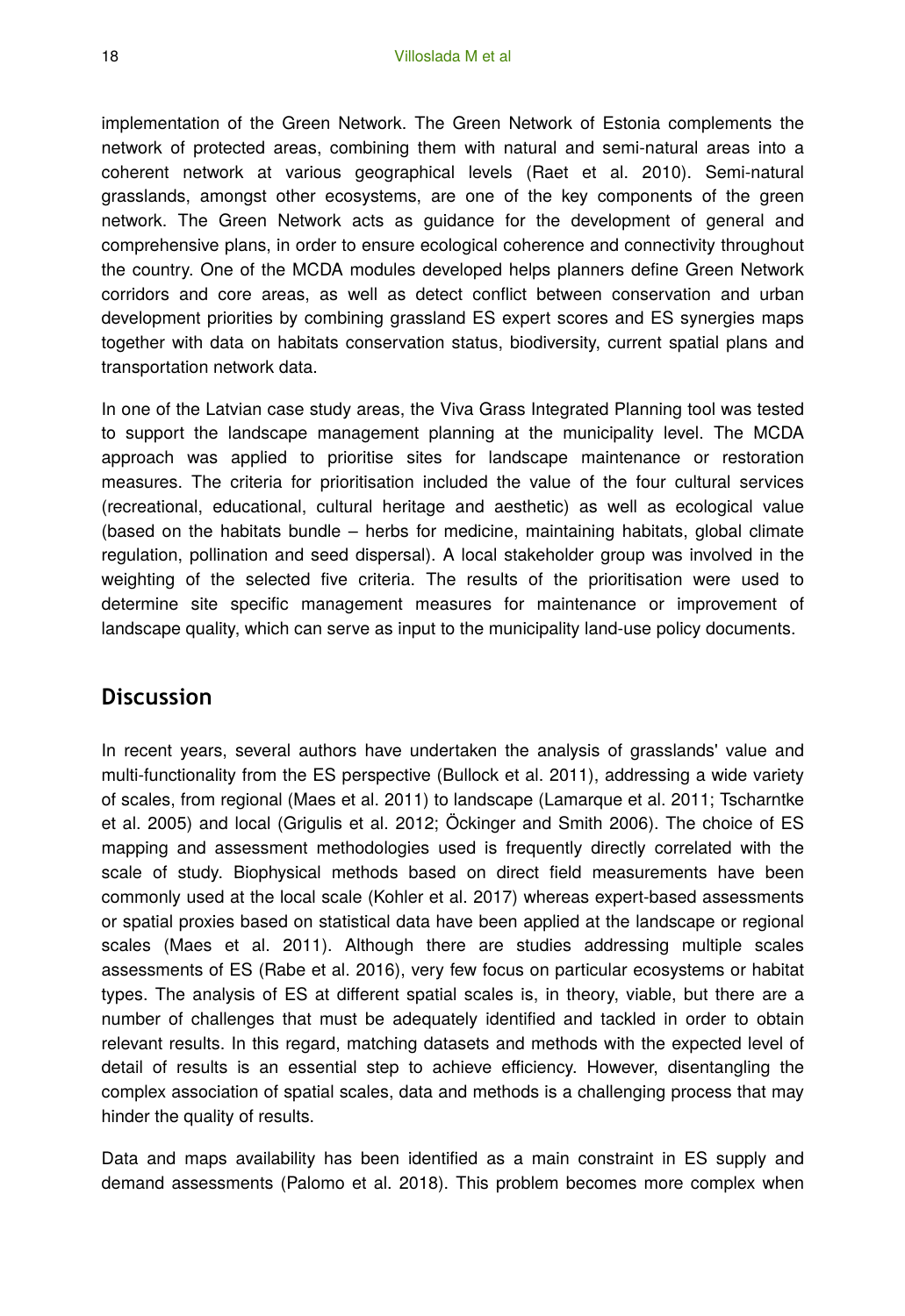the geographical scope of the analysis encompasses several countries: data varies greatly in terms of content quality and spatial and temporal scales between agencies and institutions. As a consequence, two main processes of the ES analysis are affected: the definition of a basemap containing the SPAs and the evaluation of ES supply and demand. Some studies (Koschke et al. 2012, Larondelle and Haase 2013) have used regional scale maps such as CORINE to overcome the lack of detailed basemaps at the national or local level. However, downscaling regional maps entails high levels of uncertainty that should be accounted for. Considering the loss of quality associated with broad-scale maps, the Viva Grass methodology uses map algebraic tools to combine a number of datasets that correspond to the environmental and management factors that underpin the provision of ES.

The lack of accurate biophysical data also affects the evaluation of ES supply and demand, reducing the choice of available ES mapping and assessment methods. In this regard, expert knowledge has been widely used as a substitute for biophysical methods in datascarce environments (Jacobs et al. 2015). Although expert-scoring tools provide a fast and efficient way to evaluate the provision and demand of ES, they may show limitations when used as input to more complex ES modelling tools. Within Viva Grass, the expert scoring system used in tier one allows for an assessment of the spatial distribution of ES in the pilot areas. Subsequently, tier 2 encompasses a bundles analysis that helps understand the likely outputs of grassland management options. However, the output of the matrix approach lacks the detail needed when addressing some of the specific grassland management issues. In this regard, the tiered approach used in the Viva Grass project offers the flexibility required to match the complexity of methods with the accuracy of outputs driven by management and policy questions. Ascribing variables and datasets to different tier levels, depending on the level of detail required, increases the overall efficiency of the ES mapping and assessment process. Regarding the level of acceptance of the expert-based evaluation by stakeholders, a transparent communication of the evaluation process ensures that methodologies are credible and trusted. Within the Viva Grass project, clear communication through regular national discussion round-tables contributed to the acceptance of the proposed methodologies by stakeholders.

In the cases when data was available, MCDA models were developed and integrated into tier 3 in order to answer specific grassland-related policy questions. The MCDA models, developed in Viva Grass, use the results of the matrix model as input data, which is later enhanced with supplementary data. However, there are some risks associated with the use of MCDA. Stirling 2006 claims that in MCDA processes, the decisions about data, criteria and weightings used are taken by a small group of experts, therefore limiting public discussion. This may, in turn, overlook the collective character of ES. Amongst the methods proposed to overcome this risk, deliberative multi-criteria evaluation (DMCE) has been used to incorporate a broader community understanding (Mavrommati et al. 2017). DMCE uses processes of dialogue and deliberation in order to achieve a common understanding on ecosystem services and related scenarios. DMCE methods have previously been integrated into MCDA frameworks in order to enhance community involvement and knowledge building (Mavrommati et al. 2017; Proctor and Drechsler 2006). However, the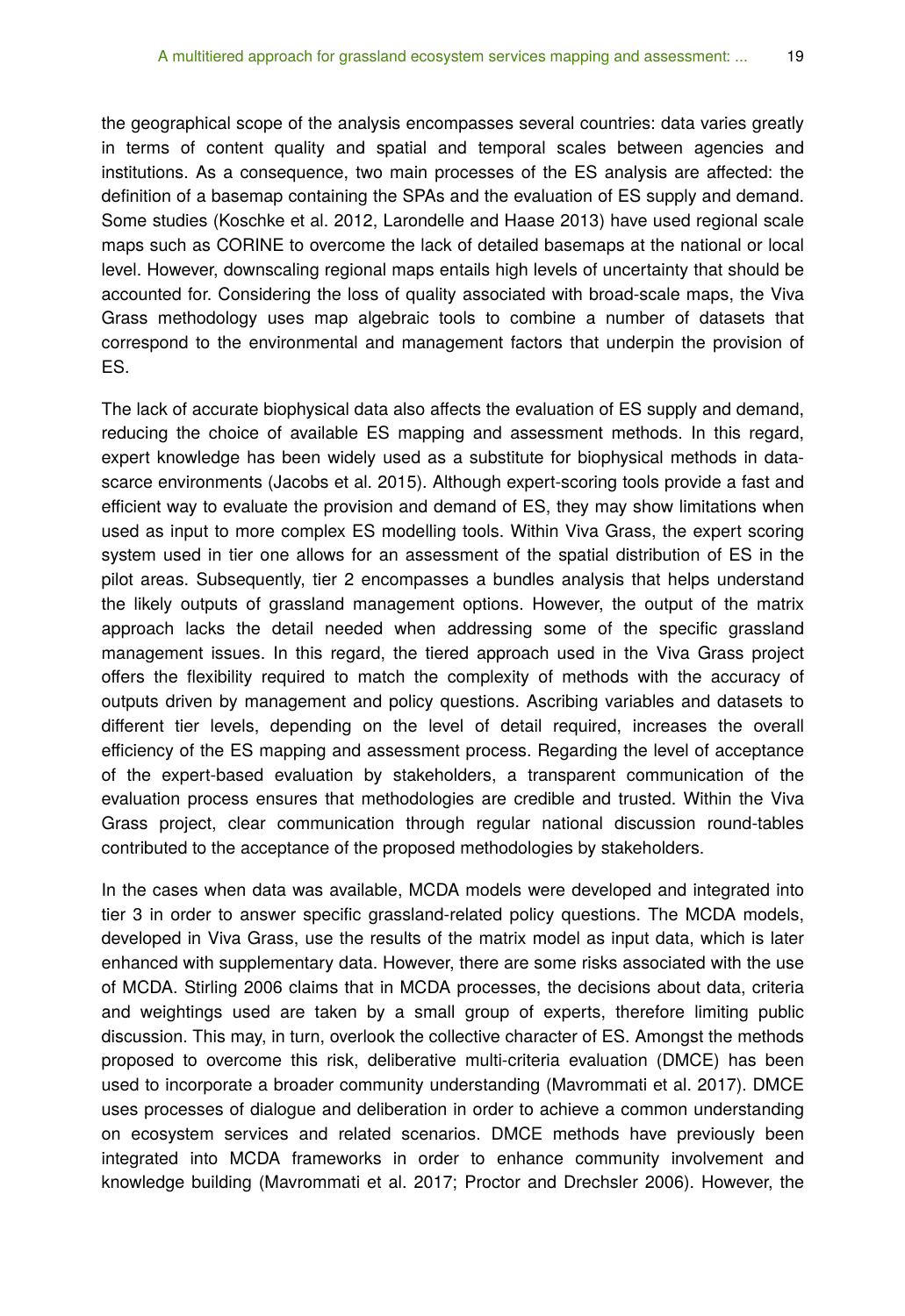resources required to set the appropriate framework for DMCE may hinder the overall performance of MCDA, especially in time-constrained projects.

Regarding cultural ES, the aesthetic and recreational values are often regionally specific, depending upon the preferences stated by population (van Zanten et al. 2016). It is therefore recommended to assess aesthetic and recreational preferences based on local or regional perception whenever feasible. Cultural ES still present methodological challenges, despite the wide array of methods available (Gosal et al. 2018; Hermes et al. 2018). Linking cultural ES with ecological functions would not account for the perceptual and nonmaterial nature of these services (Stålhammar and Pedersen 2017) and therefore a separate set of methodologies is needed. This, in turn, presents an obstacle when a wide set of cultural, provisioning and regulating ES is considered for analysis. In this regard, consolidating methodologies and results into meaningful and applicable outputs requires frameworks providing a high degree of integration of knowledge systems. On this subject, the H2020 project ESMERALDA has compiled a flexible methodology, including a "method finder" online tool (Santos-Martin et al. 2018) and a conceptual framework for integrated ecosystem assessment (Brown et al., in this volume).

## **Conclusions**

The methodology developed within Viva Grass represents a cost-efficient and flexible way of evaluating the supply of grasslands ES at different spatial scales, in different regional contexts, addressing a wide range of grassland-related management, planning and policy issues. The multi-tier structure of the Viva Grass tool allows users to select the method that best adapts to their knowledge demands. In this regard, the conservation of grasslands in the Baltic States is influenced by different sectoral policies and strategies. It is therefore essential to develop tools that are able to target a wide range of stakeholders. The Viva Grass methodology puts the ES framework into practice through a set of interrelated tools. Using expert-based scores and the Viva Grass basemap, users are able to assess the spatial distribution of grassland ES and the relations between landuse and ES supply. At a strategic and planning level, ES bundles analysis allows evaluating grassland development scenarios. Finally, users can employ a set of MCDA tools to spatially locate the most suitable grasslands for action or management and prioritise measures to safeguard or increase the supply of ES.

The transition of the ES framework from the academic sphere into practical planning applications is expected to grow in the upcoming years, therefore similar tools will be needed to bridge the gap between science, policy and practice. However, methodologies, tools, data and maps alone are not sufficient for a successful implementation of the ES framework (Rosenthal et al. 2014). Regular stakeholder engagement and capacity building throughout the process of methodology design, evaluation and implementation is essential for successful assimilation of the ES concept into policy and management.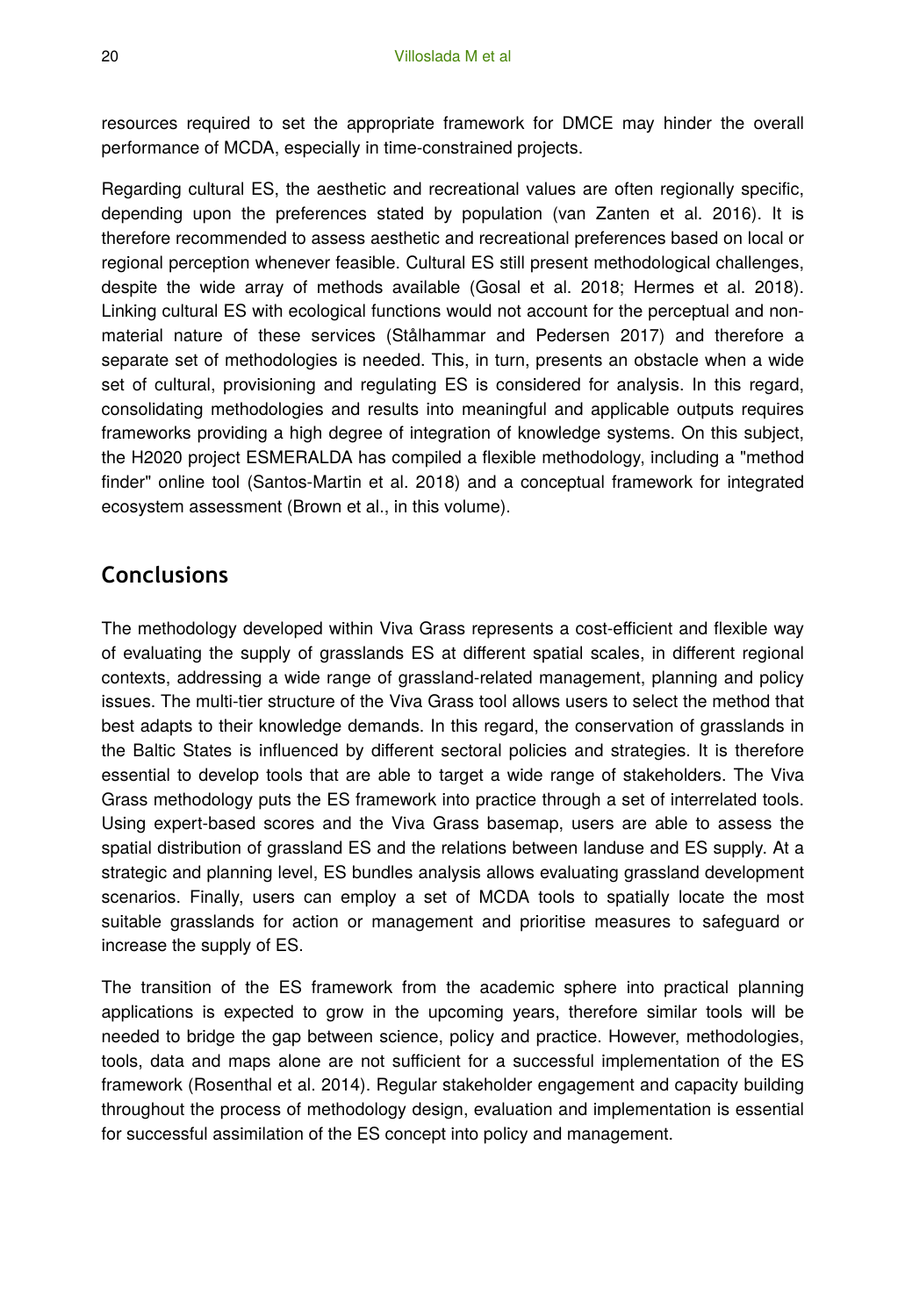## **References**

- Antrop M (2005) Why landscapes of the past are important for the future. Landscape and Urban Planning 70: 21‑34.<https://doi.org/10.1016/j.landurbplan.2003.10.002>
- Belton V, Stewart T (2002) An Integrated Approach to MCDA. Multiple Criteria Decision Analysis. [https://doi.org/10.1007/978-1-4615-1495-4\\_11](https://doi.org/10.1007/978-1-4615-1495-4_11)
- Boruks A (Ed.) (2001) Zemes izmantošana un kadastrs Latvijā. [Land use and cadaster in Latvia]. State land service of Latvia, Riga, 408 pp. [In Latvian]. [ISBN 9984-9508-1-6]
- Bullock JM, Jefferson RG, Blackstock TH, Pakeman RJ, Emmett BA, Pywell RJ, Grime JP, Silvertown J (2011) Semi-natural grasslands. UK National Ecosystem Assessment. Understanding nature's value to society. Technical Report. UNEP-WCMC, Cambridge. [In English].
- Burkhard B, Kroll F, Müller F (2010) Landscapes' Capacities to Provide Ecosystem Services – a Concept for Land-Cover Based Assessments. Landscape Online 1‑22. <https://doi.org/10.3097/lo.200915>
- CICES (2015) CICES (2015) Version 4.3 towards a common classification of ecosystem services. [http://cices.eu/.](http://cices.eu/) Accessed on: 2018-1-10.
- Dechazal J, Quetier F, Lavorel S, Vandoorn A (2008) Including multiple differing stakeholder values into vulnerability assessments of socio-ecological systems. Global Environmental Change 18 (3): 508‑520. [https://doi.org/10.1016/](https://doi.org/10.1016/j.gloenvcha.2008.04.005) [j.gloenvcha.2008.04.005](https://doi.org/10.1016/j.gloenvcha.2008.04.005)
- Dengler J, Rūsiņa S (2012) Database Dry Grasslands in the Nordic and Baltic Region. Biodiversity & Ecology 4: 319‑320. <https://doi.org/10.7809/b-e.00114>
- Depellegrin D, Pereira P, Misiunė I, Egarter-Vigl L (2016) Mapping ecosystem services potential in Lithuania. International Journal of Sustainable Development & World Ecology 23 (5): 441‑455.<https://doi.org/10.1080/13504509.2016.1146176>
- Dick J, Turkelboom F, Woods H, Iniesta-Arandia I, Primmer E, Saarela S, Bezák P, Mederly P, Leone M, Verheyden W, Kelemen E, Hauck J, Andrews C, Antunes P, Aszalós R, Baró F, Barton D, Berry P, Bugter R, Carvalho L, Czúcz B, Dunford R, Blanco GG, Geamănă N, Giucă R, Grizzetti B, Izakovičová Z, Kertész M, Kopperoinen L, Langemeyer J, Lapola DM, Liquete C, Luque S, Pastur GM, Martin-Lopez B, Mukhopadhyay R, Niemela J, Odee D, Peri PL, Pinho P, Patrício-Roberto GB, Preda E, Priess J, Röckmann C, Santos R, Silaghi D, Smith R, Vădineanu A, der Wal JTv, Arany I, Badea O, Bela G, Boros E, Bucur M, Blumentrath S, Calvache M, Carmen E, Clemente P, Fernandes J, Ferraz D, Fongar C, García-Llorente M, Gómez-Baggethun E, Gundersen V, Haavardsholm O, Kalóczkai Á, Khalalwe T, Kiss G, Köhler B, Lazányi O, Lellei-Kovács E, Lichungu R, Lindhjem H, Magare C, Mustajoki J, Ndege C, Nowell M, Girona SN, Ochieng J, Often A, Palomo I, Pataki G, Reinvang R, Rusch G, Saarikoski H, Smith A, Massoni ES, Stange E, Traaholt NV, Vári Á, Verweij P, Vikström S, Yli-Pelkonen V, Zulian G (2017) Stakeholders' perspectives on the operationalisation of the ecosystem service concept: Results from 27 case studies. Ecosystem Services <https://doi.org/10.1016/j.ecoser.2017.09.015>
- Dronova I (2017) Environmental heterogeneity as a bridge between ecosystem service and visual quality objectives in management, planning and design. Landscape and Urban Planning 163: 90‑106.<https://doi.org/10.1016/j.landurbplan.2017.03.005>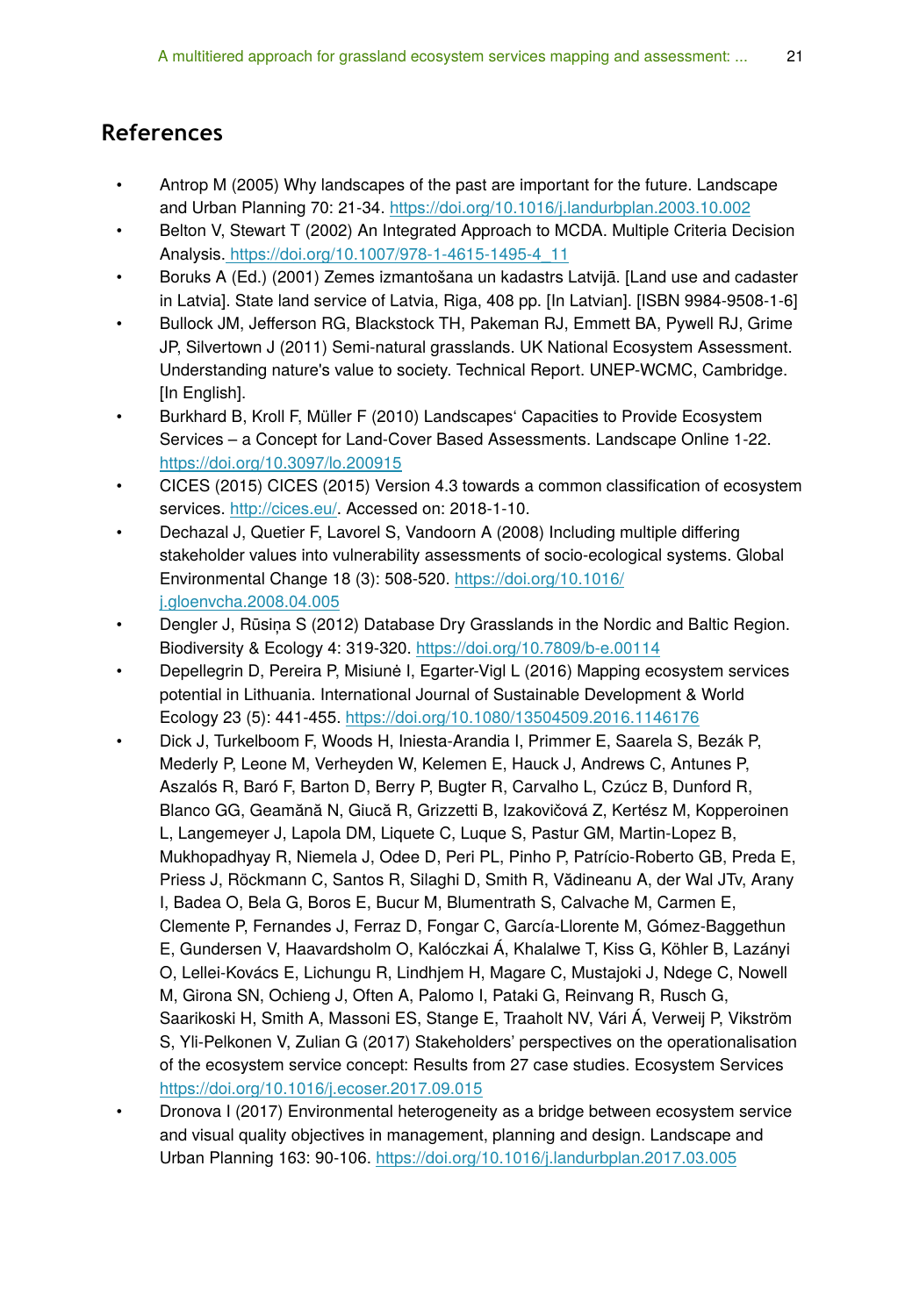- Dube A, Zbytniewski R, Kowalkowski T, Cukrowska E, Buszewski B (2001) Adsorption and migration of heavy metals in soil. Polish journal of environmental studies 10 (1):  $1 - 10.$
- Dunford R, Harrison P, Smith A, Dick J, Barton D, Martin-Lopez B, Kelemen E, Jacobs S, Saarikoski H, Turkelboom F, Verheyden W, Hauck J, Antunes P, Aszalós R, Badea O, Baró F, Berry P, Carvalho L, Conte G, Czúcz B, Blanco GG, Howard D, Giuca R, Gomez-Baggethun E, Grizetti B, Izakovicova Z, Kopperoinen L, Langemeyer J, Luque S, Lapola D, Martinez-Pastur G, Mukhopadhyay R, Roy SB, Niemelä J, Norton L, Ochieng J, Odee D, Palomo I, Pinho P, Priess J, Rusch G, Saarela S, Santos R, der Wal JTv, Vadineanu A, Vári Á, Woods H, Yli-Pelkonen V (2017) Integrating methods for ecosystem service assessment: Experiences from real world situations. Ecosystem Services <https://doi.org/10.1016/j.ecoser.2017.10.014>
- Eastwood A, Brooker R, Irvine RJ, Artz RR, Norton LR, Bullock JM, Ross L, Fielding D, Ramsay S, Roberts J, Anderson W, Dugan D, Cooksley S, Pakeman RJ (2016) Does nature conservation enhance ecosystem services delivery? Ecosystem Services 17: 152‑162. <https://doi.org/10.1016/j.ecoser.2015.12.001>
- Esmail BA, Geneletti D (2018) Multi-criteria decision analysis for nature conservation: A review of 20 years of applications. Methods in Ecology and Evolution 9 (1): 42‑53. <https://doi.org/10.1111/2041-210x.12899>
- European Commission (2015) The State of Nature in the European Union: Report on the status of and trends for habitat types and species covered by the Birds and Habitats Directives for the 2007-2012 period as required under Article 17 of the Habitats Directive and Article 12 of the Birds Directive. European Commission
- Frélichová J, Vačkář D, Pártl A, Loučková B, Harmáčková Z, Lorencová E (2014) Integrated assessment of ecosystem services in the Czech Republic. Ecosystem Services 8: 110‑117. <https://doi.org/10.1016/j.ecoser.2014.03.001>
- Fürst C, Luque S, Geneletti D (2017) Nexus thinking how ecosystem services can contribute to enhancing the cross-scale and cross-sectoral coherence between land use, spatial planning and policy-making. International Journal of Biodiversity Science, Ecosystem Services & Management 13 (1): 412-421. [https://](https://doi.org/10.1080/21513732.2017.1396257) [doi.org/10.1080/21513732.2017.1396257](https://doi.org/10.1080/21513732.2017.1396257)
- Geneletti D, Ferretti V (2015) Multicriteria analysis for sustainability assessment: concepts and case studies. Handbook of Sustainability Assessment 235-264. [https://](https://doi.org/10.4337/9781783471379.00019) [doi.org/10.4337/9781783471379.00019](https://doi.org/10.4337/9781783471379.00019)
- Gosal A, Newton A, Gillingham P (2018) Comparison of methods for a landscape-scale assessment of the cultural ecosystem services associated with different habitats. International Journal of Biodiversity Science, Ecosystem Services & Management 14 (1): 91‑104.<https://doi.org/10.1080/21513732.2018.1447016>
- Greiner L, Keller A, Grêt-Regamey A, Papritz A (2017) Soil function assessment: review of methods for quantifying the contributions of soils to ecosystem services. Land Use Policy 69: 224‑237. <https://doi.org/10.1016/j.landusepol.2017.06.025>
- Grêt-Regamey A, Weibel B, Kienast F, Rabe S, Zulian G (2015) A tiered approach for mapping ecosystem services. Ecosystem Services 13: 16-27. [https://doi.org/10.1016/](https://doi.org/10.1016/j.ecoser.2014.10.008) [j.ecoser.2014.10.008](https://doi.org/10.1016/j.ecoser.2014.10.008)
- Grêt-Regamey A, Sirén E, Brunner SH, Weibel B (2017) Review of decision support tools to operationalize the ecosystem services concept. Ecosystem Services 26: 306‑315. <https://doi.org/10.1016/j.ecoser.2016.10.012>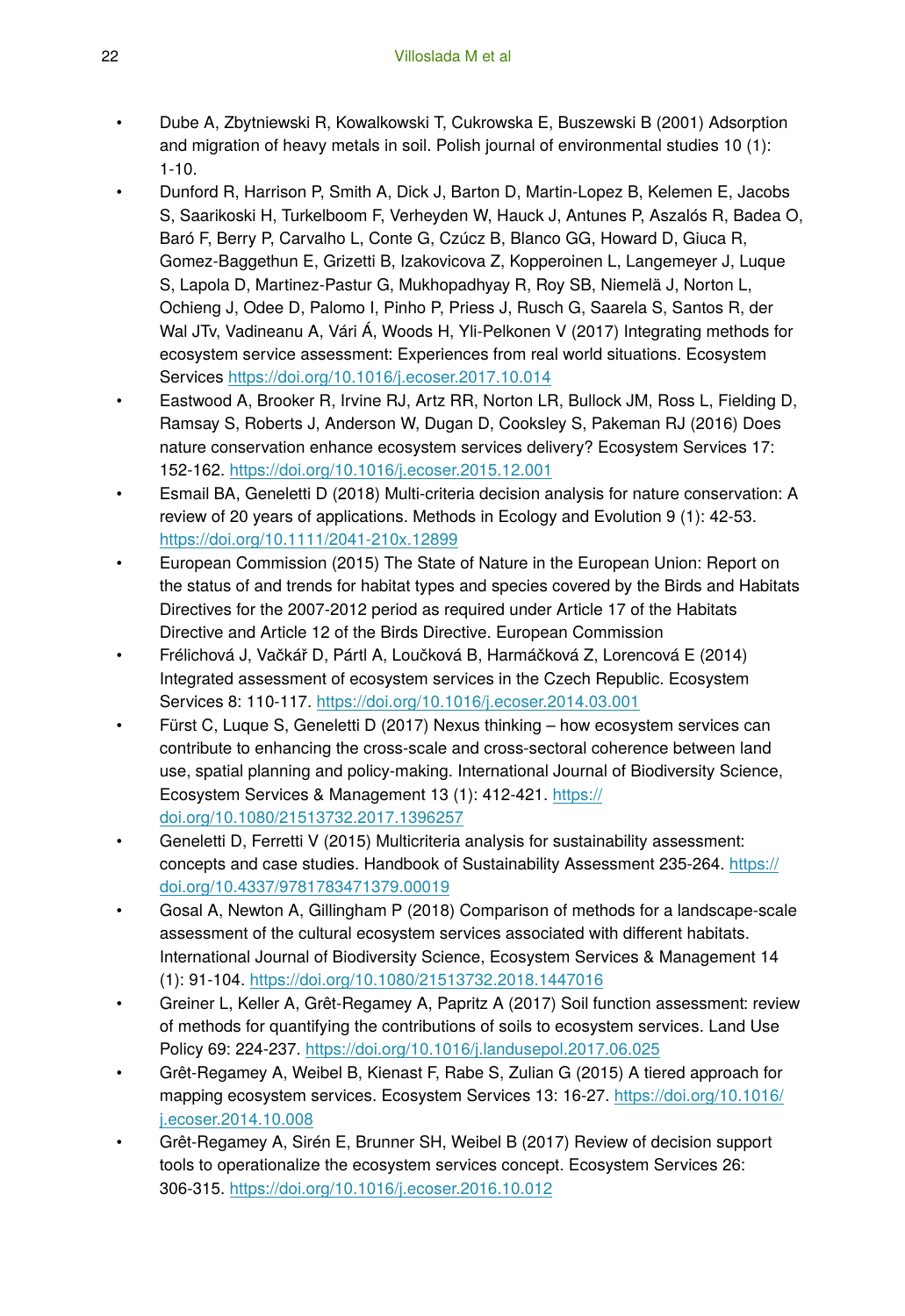- Grigulis K, Lavorel S, Krainer U, Legay N, Baxendale C, Dumont M, Kastl E, Arnoldi C, Bardgett R, Poly F, Pommier T, Schloter M, Tappeiner U, Bahn M, Clément J (2012) Relative contributions of plant traits and soil microbial properties to mountain grassland ecosystem services. Journal of Ecology 101 (1): 47-57. [https://](https://doi.org/10.1111/1365-2745.12014) [doi.org/10.1111/1365-2745.12014](https://doi.org/10.1111/1365-2745.12014)
- Halada Ľ, David S, Hreško J, Klimantová A, Bača A, Rusňák T, Buraľ M, Vadel Ľ (2017) Changes in grassland management and plant diversity in a marginal region of the Carpathian Mts. in 1999–2015. Science of The Total Environment 609: 896‑905. [https://](https://doi.org/10.1016/j.scitotenv.2017.07.066) [doi.org/10.1016/j.scitotenv.2017.07.066](https://doi.org/10.1016/j.scitotenv.2017.07.066)
- Hermes J, Berkel DV, Burkhard B, Plieninger T, Fagerholm N, Haaren Cv, Albert C (2018) Assessment and valuation of recreational ecosystem services of landscapes. Ecosystem Services 31: 289‑295.<https://doi.org/10.1016/j.ecoser.2018.04.011>
- Ingram JC, Redford K, Watson JM (2012) Applying Ecosystem Services Approaches for Biodiversity Conservation: Benefits and Challenges. S.A.P.I.EN.S 5 (1): . [In English].
- Jacobs S, Burkhard B, Daele TV, Staes J, Schneiders A (2015) 'The Matrix Reloaded': A review of expert knowledge use for mapping ecosystem services. Ecological Modelling 295: 21‑30.<https://doi.org/10.1016/j.ecolmodel.2014.08.024>
- Jakeman A, Sawah SE, Guillaume JA, Pierce S (2011) Making Progress in Integrated Modelling and Environmental Decision Support. IFIP Advances in Information and Communication Technology[. https://doi.org/10.1007/978-3-642-22285-6\\_2](https://doi.org/10.1007/978-3-642-22285-6_2)
- Järv H, Kliimask J, Ward R, Sepp K (2016) Socioeconomic Impacts of Protection Status on Residents of National Parks. European Countryside 8 (2): . [https://doi.org/10.1515/](https://doi.org/10.1515/euco-2016-0006) [euco-2016-0006](https://doi.org/10.1515/euco-2016-0006)
- Keesstra S, Geissen V, Mosse K, Piiranen S, Scudiero E, Leistra M, Schaik Lv (2012) Soil as a filter for groundwater quality. Current Opinion in Environmental Sustainability 4 (5): 507‑516. <https://doi.org/10.1016/j.cosust.2012.10.007>
- Klein TM, Celio E, Grêt-Regamey A (2015) Ecosystem services visualization and communication: A demand analysis approach for designing information and conceptualizing decision support systems. Ecosystem Services 13: 173-183. [https://](https://doi.org/10.1016/j.ecoser.2015.02.006) [doi.org/10.1016/j.ecoser.2015.02.006](https://doi.org/10.1016/j.ecoser.2015.02.006)
- Kliimask J, Parts PK, Järv H, Sepp K, Ward R (2015) Endangered settlements and protected areas in Estonia: the challenge of maintaining cultural landscapes. International Journal of Agricultural Resources, Governance and Ecology 11: 346. <https://doi.org/10.1504/ijarge.2015.074094>
- Kohler M, Devaux C, Grigulis K, Leitinger G, Lavorel S, Tappeiner U (2017) Plant functional assemblages as indicators of the resilience of grassland ecosystem service provision. Ecological Indicators 73: 118-127. [https://doi.org/10.1016/](https://doi.org/10.1016/j.ecolind.2016.09.024) [j.ecolind.2016.09.024](https://doi.org/10.1016/j.ecolind.2016.09.024)
- Koschke L, Fürst C, Frank S, Makeschin F (2012) A multi-criteria approach for an integrated land-cover-based assessment of ecosystem services provision to support landscape planning. Ecological Indicators 21: 54‑66. [https://doi.org/10.1016/](https://doi.org/10.1016/j.ecolind.2011.12.010) [j.ecolind.2011.12.010](https://doi.org/10.1016/j.ecolind.2011.12.010)
- Lamarque P, Tappeiner U, Turner C, Steinbacher M, Bardgett R, Szukics U, Schermer M, Lavorel S (2011) Stakeholder perceptions of grassland ecosystem services in relation to knowledge on soil fertility and biodiversity. Regional Environmental Change 11 (4): 791‑804. <https://doi.org/10.1007/s10113-011-0214-0>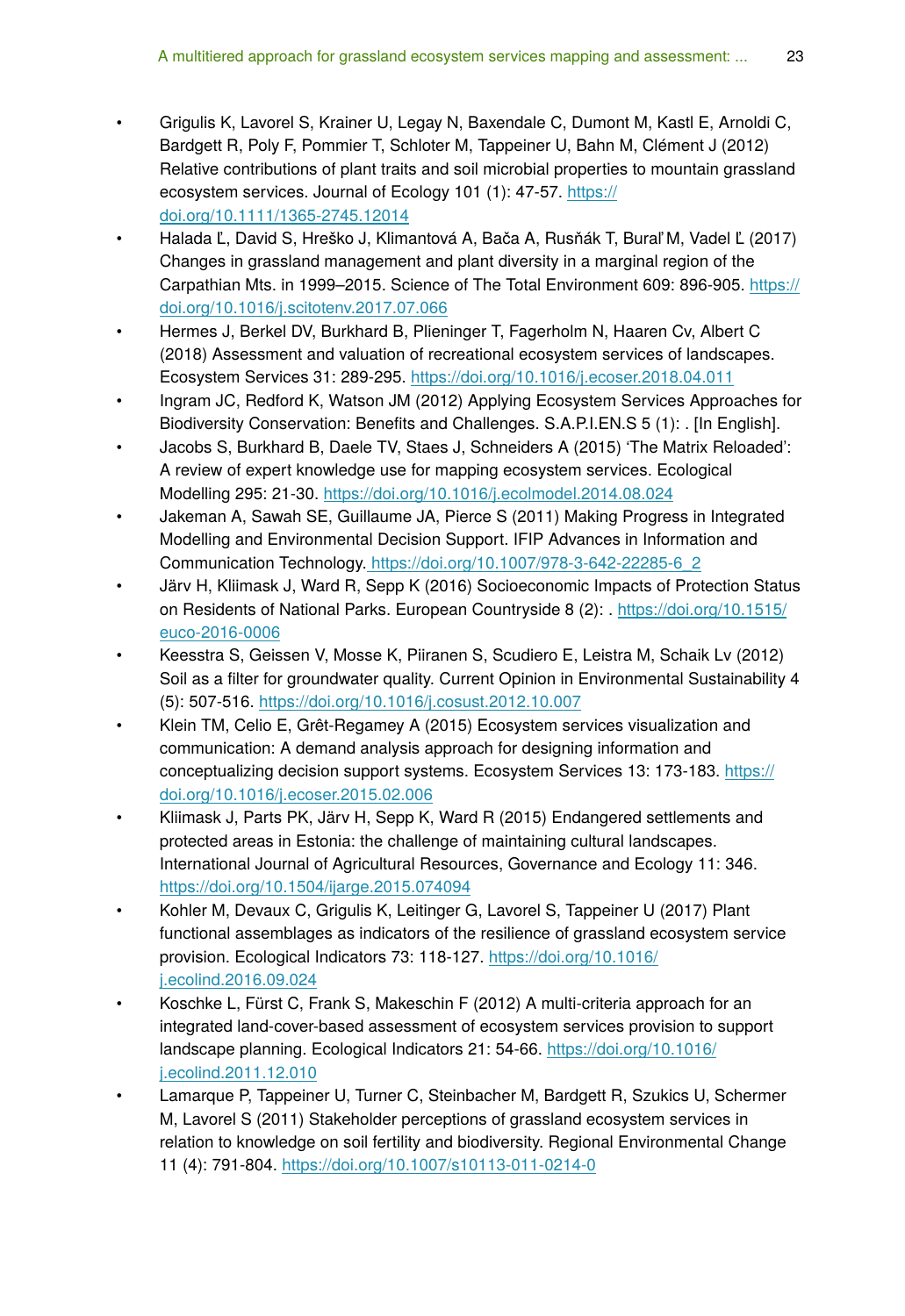- Larondelle N, Haase D (2013) Urban ecosystem services assessment along a rural– urban gradient: A cross-analysis of European cities. Ecological Indicators 29: 179‑190. <https://doi.org/10.1016/j.ecolind.2012.12.022>
- Lavorel S, Grigulis K, Lamarque P, Colace M, Garden D, Girel J, Pellet G, Douzet R (2010) Using plant functional traits to understand the landscape distribution of multiple ecosystem services. Journal of Ecology 99 (1): 135-147. [https://doi.org/10.1111/](https://doi.org/10.1111/j.1365-2745.2010.01753.x) [j.1365-2745.2010.01753.x](https://doi.org/10.1111/j.1365-2745.2010.01753.x)
- Lüker-Jans N, Simmering D, Otte A (2016) Analysing Data of the Integrated Administration and Control System (IACS) to Detect Patterns of Agricultural Land-Use Change at Municipality Level. Landscape Online 1‑24.<https://doi.org/10.3097/lo.201648>
- Maes J, Paracchini ML, Zulian G (2011) A European assessment of the provision of ecosystem services. Towards an atlas of ecosystem services. JRC-IES
- Malinga R, Gordon L, Jewitt G, Lindborg R (2015) Mapping ecosystem services across scales and continents – A review. Ecosystem Services 13: 57-63. [https://](https://doi.org/10.1016/j.ecoser.2015.01.006) [doi.org/10.1016/j.ecoser.2015.01.006](https://doi.org/10.1016/j.ecoser.2015.01.006)
- Mavrommati G, Borsuk M, Howarth R (2017) A novel deliberative multicriteria evaluation approach to ecosystem service valuation. Ecology and Society 22 (2): . [https://](https://doi.org/10.5751/es-09105-220239) [doi.org/10.5751/es-09105-220239](https://doi.org/10.5751/es-09105-220239)
- McKenzie E, Posner S, Tillmann P, Bernhardt JR, Howard K, Rosenthal A (2014) Understanding the Use of Ecosystem Service Knowledge in Decision Making: Lessons from International Experiences of Spatial Planning. Environment and Planning C: Government and Policy 32 (2): 320‑340.<https://doi.org/10.1068/c12292j>
- Mouchet M, Lamarque P, Martín-López B, Crouzat E, Gos P, Byczek C, Lavorel S (2014) An interdisciplinary methodological guide for quantifying associations between ecosystem services. Global Environmental Change 28: 298-308. [https://](https://doi.org/10.1016/j.gloenvcha.2014.07.012) [doi.org/10.1016/j.gloenvcha.2014.07.012](https://doi.org/10.1016/j.gloenvcha.2014.07.012)
- Nikodemus O, Bell S, Grine I, Liepiņš I (2005) The impact of economic, social and political factors on the landscape structure of the Vidzeme Uplands in Latvia. Landscape and Urban Planning 70: 57‑67. [https://doi.org/10.1016/](https://doi.org/10.1016/j.landurbplan.2003.10.005) [j.landurbplan.2003.10.005](https://doi.org/10.1016/j.landurbplan.2003.10.005)
- Nikodemus O, Bell S, Penēze Z, Krūze I (2010) The influence of European Union single area payments and less favoured area payments on the Latvian landscape. European Countryside 2 (1): . <https://doi.org/10.2478/v10091-010-0003-7>
- Nikolaidou C, Votsi N, Sgardelis S, Halley J, Pantis J, Tsiafouli M (2017) Ecosystem Service capacity is higher in areas of multiple designation types. One Ecosystem 2: e13718. <https://doi.org/10.3897/oneeco.2.e13718>
- Öckinger E, Smith H (2006) Semi-natural grasslands as population sources for pollinating insects in agricultural landscapes. Journal of Applied Ecology 44 (1): 50‑59. <https://doi.org/10.1111/j.1365-2664.2006.01250.x>
- Palomo I, Willemen L, Drakou E, Burkhard B, Crossman N, Bellamy C, Burkhard K, Campagne CS, Dangol A, Franke J, Kulczyk S, Clec'h SL, Malak DA, Muñoz L, Narusevicius V, Ottoy S, Roelens J, Sing L, Thomas A, Meerbeek KV, Verweij P (2018) Practical solutions for bottlenecks in ecosystem services mapping. One Ecosystem 3: e20713. <https://doi.org/10.3897/oneeco.3.e20713>
- Proctor W, Drechsler M (2006) Deliberative Multicriteria Evaluation. Environment and Planning C: Government and Policy 24 (2): 169‑190.<https://doi.org/10.1068/c22s>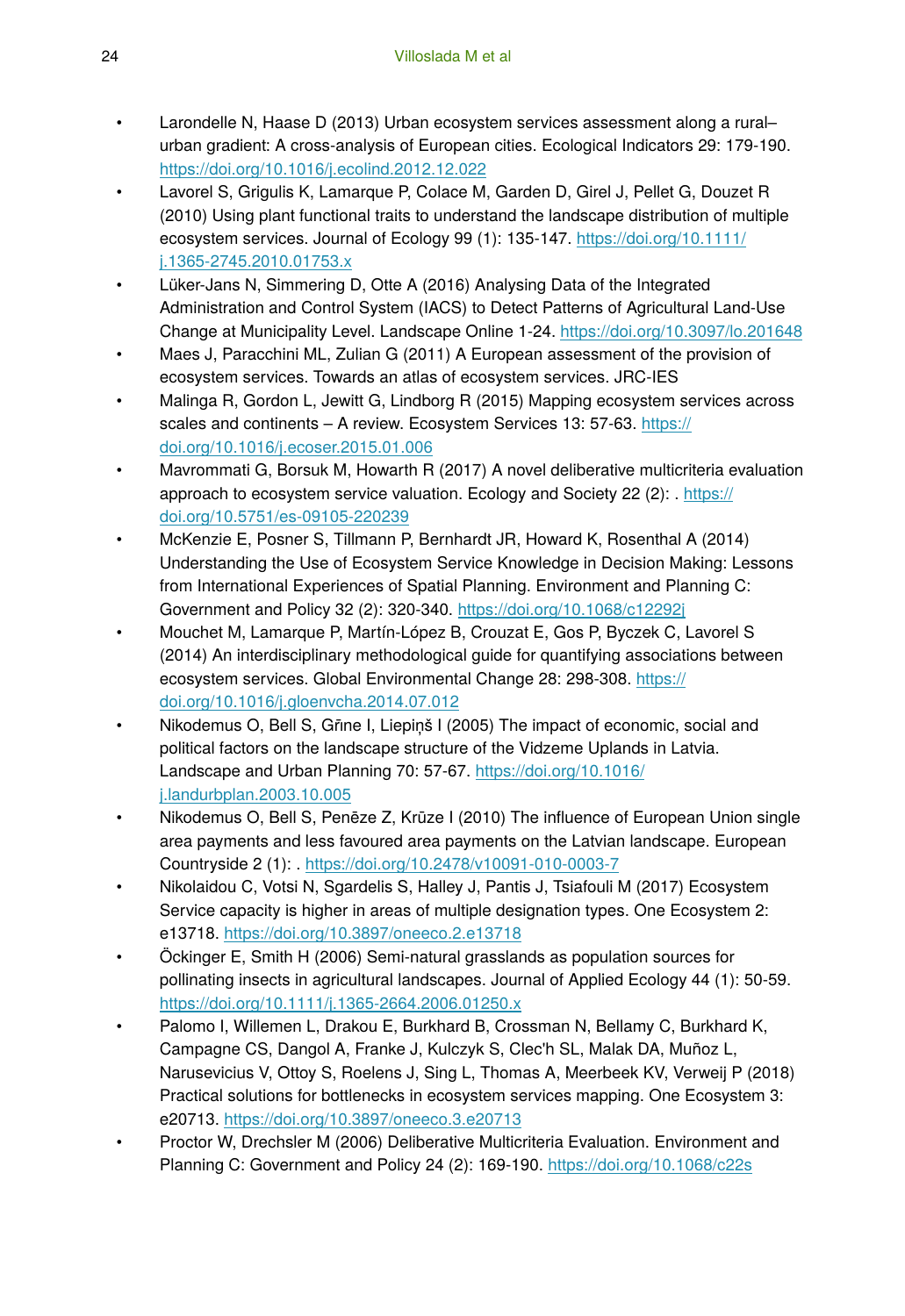- Rabe S, Koellner T, Marzelli S, Schumacher P, Grêt-Regamey A (2016) National 2F ecosystem services mapping at multiple scales The German exemplar. Ecological FF Indicators 70: 357‑372.<https://doi.org/10.1016/j.ecolind.2016.05.043>
- Rabot E, Wiesmeier M, Schlüter S, Vogel H- (2018) Soil structure as an indicator of soil functions: A review. Geoderma 314: 122‑137. [https://doi.org/10.1016/](https://doi.org/10.1016/j.geoderma.2017.11.009) [j.geoderma.2017.11.009](https://doi.org/10.1016/j.geoderma.2017.11.009)
- Raet J, Sepp K, Kaasik A, Kuusemets V, Külvik M (2010) Distribution of the Green Network of Estonia. Forestry Studies / Metsanduslikud Uurimused 53 [https://](https://doi.org/10.2478/v10132-011-0090-x) [doi.org/10.2478/v10132-011-0090-x](https://doi.org/10.2478/v10132-011-0090-x)
- Raudsepp-Hearne C, Peterson GD, Bennett EM (2010) Ecosystem service bundles for analyzing tradeoffs in diverse landscapes. Proceedings of the National Academy of Sciences 107 (11): 5242‑5247. <https://doi.org/10.1073/pnas.0907284107>
- Rosenthal A, Verutes G, McKenzie E, Arkema K, Bhagabati N, Bremer L, Olwero N, Vogl A (2014) Process matters: a framework for conducting decision-relevant assessments of ecosystem services. International Journal of Biodiversity Science, Ecosystem Services & Management 11 (3): 190-204. [https://](https://doi.org/10.1080/21513732.2014.966149) [doi.org/10.1080/21513732.2014.966149](https://doi.org/10.1080/21513732.2014.966149)
- Rūsiņa S (2017) Semi-natural grasslands in Latvia. In: Rūsiņa S (Ed.) Outstanding semi-natural grassland sites in Latvia: biodiversity, managment, restoration. University of Latvia, Riga.
- Ruskule A, Nikodemus O, Kasparinskis R, Bell S, Urtane I (2013) The perception of abandoned farmland by local people and experts: Landscape value and perspectives on future land use. Landscape and Urban Planning 115: 49-61. [https://doi.org/10.1016/](https://doi.org/10.1016/j.landurbplan.2013.03.012) [j.landurbplan.2013.03.012](https://doi.org/10.1016/j.landurbplan.2013.03.012)
- Ruskule A, Indriksone D, Gulbinas J, Morkvėnas Ž, Kuris M, Remmelgas L (2015) Analysis of the policies and regulatory framework influencing maintenance of grassland ecosystems in the Baltic States: Synthesis Report. LIFE Viva Grass. Baltic Environmental Forum. [http://vivagrass.eu/wp-content/uploads/2017/03/7-2-5\\_policy](http://vivagrass.eu/wp-content/uploads/2017/03/7-2-5_policy-assessment_syntesis-report_october2016_final.pdf)[assessment\\_syntesis-report\\_october2016\\_](http://vivagrass.eu/wp-content/uploads/2017/03/7-2-5_policy-assessment_syntesis-report_october2016_final.pdf)final.pdf. Accessed on: 2018-2-21.
- Santos-Martin F, Viinikka A, Mononen L, Brander L, Vihervaara P, Liekens I, Potschin-Young M (2018) Creating an operational database for Ecosystems Services Mapping and Assessment Methods. One Ecosystem 3: e26719. [https://doi.org/10.3897/](https://doi.org/10.3897/oneeco.3.e26719) [oneeco.3.e26719](https://doi.org/10.3897/oneeco.3.e26719)
- Sarukhan J, Whyte A, Hassan R, Scholes R, Ash N, Carpenter ST, Pingali PL, Bennett EM, Zurek MB, Chopra K, Leemans R, Kimar P, Simons H, Capistrano D, Samper CK, Lee MJ, Raudsepp-Hearne C (Eds) (2005) Millennium ecosystem assessment. Ecosystems and human well-being: Synthesis. Island Press, Washington, DC.
- Schägner JP, Brander L, Maes J, Hartje V (2013) Mapping ecosystem services' values: Current practice and future prospects. Ecosystem Services 4: 33‑46. [https://](https://doi.org/10.1016/j.ecoser.2013.02.003) [doi.org/10.1016/j.ecoser.2013.02.003](https://doi.org/10.1016/j.ecoser.2013.02.003)
- Shaheen SM, Tsadilas CD, Rinklebe J (2013) A review of the distribution coefficients of trace elements in soils: influence of sorption system, element characteristics, and soil colloidal properties. Advances in colloid and interface science 201-202: 43‑56. [https://](https://doi.org/10.1016/j.cis.2013.10.005) [doi.org/10.1016/j.cis.2013.10.005](https://doi.org/10.1016/j.cis.2013.10.005)
- Smith AC, Harrison PA, Soba MP, Archaux F, Blicharska M, Egoh BN, Erős T, Domenech NF, György ÁI, Haines-Young R, Li S, Lommelen E, Meiresonne L, Ayala LM, Mononen L, Simpson G, Stange E, Turkelboom F, Uiterwijk M, Veerkamp CJ, de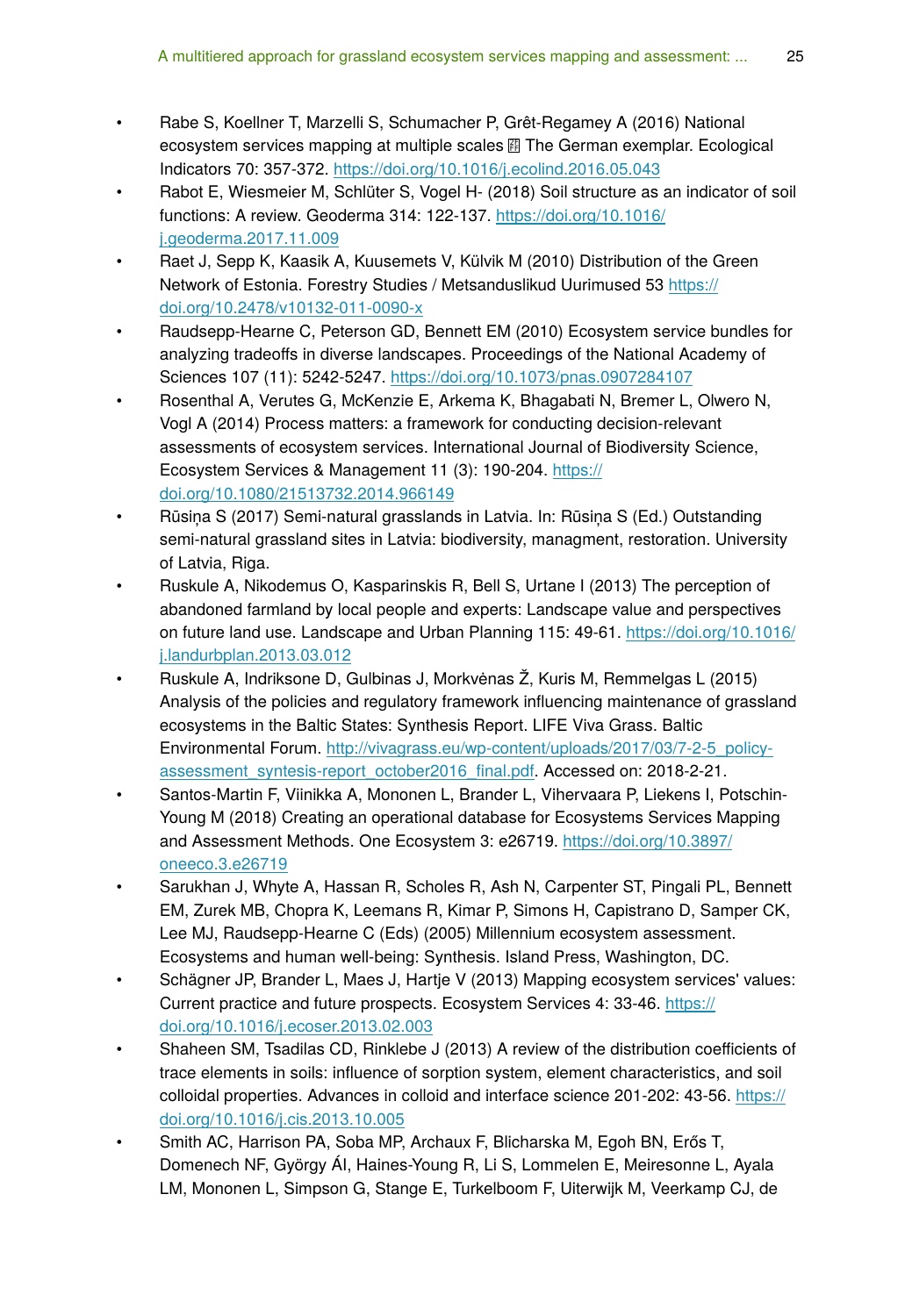Echeverria VW (2017) How natural capital delivers ecosystem services: A typology derived from a systematic review. Ecosystem Services 26: 111-126. [https://](https://doi.org/10.1016/j.ecoser.2017.06.006) [doi.org/10.1016/j.ecoser.2017.06.006](https://doi.org/10.1016/j.ecoser.2017.06.006)

- Soukup T, Feranec J, Hazeu G, Jaffrain G, Jindrova M, Kopecky M, Orlitova E (2016) Chapter 11 CORINE Land Cover 2000 (CLC2000): Analysis and Assessment. European Landscape Dynamics[. https://doi.org/10.1201/9781315372860-12](https://doi.org/10.1201/9781315372860-12)
- Spake R, Lasseur R, Crouzat E, Bullock J, Lavorel S, Parks K, Schaafsma M, Bennett E, Maes J, Mulligan M, Mouchet M, Peterson G, Schulp CE, Thuiller W, Turner M, Verburg P, Eigenbrod F (2017) Unpacking ecosystem service bundles: Towards predictive mapping of synergies and trade-offs between ecosystem services. Global Environmental Change 47: 37‑50. <https://doi.org/10.1016/j.gloenvcha.2017.08.004>
- Stålhammar S, Pedersen E (2017) Recreational cultural ecosystem services: How do people describe the value? Ecosystem Services 26: 1‑9. [https://doi.org/10.1016/](https://doi.org/10.1016/j.ecoser.2017.05.010) [j.ecoser.2017.05.010](https://doi.org/10.1016/j.ecoser.2017.05.010)
- Stirling A (2006) Analysis, participation and power: justification and closure in participatory multi-criteria analysis. Land Use Policy 23 (1): 95-107. [https://](https://doi.org/10.1016/j.landusepol.2004.08.010) [doi.org/10.1016/j.landusepol.2004.08.010](https://doi.org/10.1016/j.landusepol.2004.08.010)
- Strijker D (2005) Marginal lands in Europe—causes of decline. Basic and Applied Ecology 6 (2): 99‑106. <https://doi.org/10.1016/j.baae.2005.01.001>
- TEEB (2010) The Economics of Ecosystems and Biodiversity: Mainstreaming the Economics of Nature: A Synthesis of the Approach, Conclusions and Recommendations of TEEB. TEEB
- Tscharntke T, Klein A, Kruess A, Steffan-Dewenter I, Thies C (2005) Landscape perspectives on agricultural intensification and biodiversity – ecosystem service management. Ecology Letters 8 (8): 857‑874. [https://doi.org/10.1111/](https://doi.org/10.1111/j.1461-0248.2005.00782.x) [j.1461-0248.2005.00782.x](https://doi.org/10.1111/j.1461-0248.2005.00782.x)
- van Berkel D, Verburg P (2014) Spatial quantification and valuation of cultural ecosystem services in an agricultural landscape. Ecological Indicators 37: 163-174. <https://doi.org/10.1016/j.ecolind.2012.06.025>
- Van Orshoven J, Terres J, Tóth T (Eds) (2012) Updated common bio-physical criteria to define natural constraints for agriculture in Europe. Joint Research Centre, Publications Office of the European Union, Luxembourg. [In English].<https://doi.org/10.2788/91182>
- Vanwambeke S, Meyfroidt P, Nikodemus O (2012) From USSR to EU: 20 years of rural landscape changes in Vidzeme, Latvia. Landscape and Urban Planning 105 (3): 241‑249. <https://doi.org/10.1016/j.landurbplan.2011.12.009>
- van Zanten B, Verburg P, Koetse M, van Beukering PH (2014) Preferences for European agrarian landscapes: A meta-analysis of case studies. Landscape and Urban Planning 132: 89‑101. <https://doi.org/10.1016/j.landurbplan.2014.08.012>
- van Zanten B, Zasada I, Koetse M, Ungaro F, Häfner K, Verburg P (2016) A comparative approach to assess the contribution of landscape features to aesthetic and recreational values in agricultural landscapes. Ecosystem Services 17: 87-98. [https://](https://doi.org/10.1016/j.ecoser.2015.11.011) [doi.org/10.1016/j.ecoser.2015.11.011](https://doi.org/10.1016/j.ecoser.2015.11.011)
- Vinogradovs I, Nikodemus O, Tabors G, Krūze I, Elferts D (2016) Proceedings of the 19th Conference for Junior researchers "Science-Future of Lithuania: Environmental Protection Engineering". Proceedings of the 19th Conference for Junior Researchers "Science – Future of Lithuania"<https://doi.org/10.3846/aainz.2016.31>